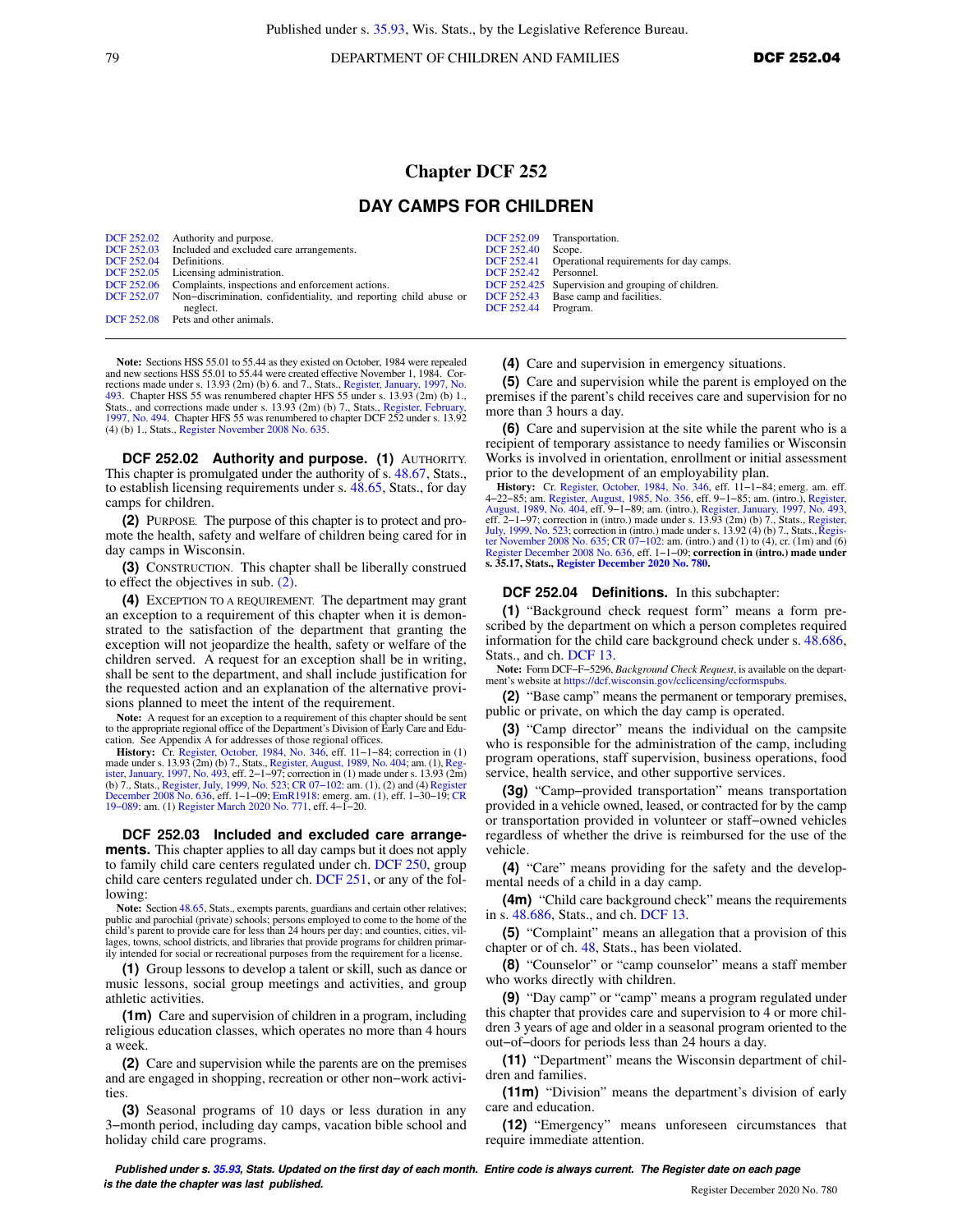**(13)** "Field trip" means any experience a child has away from the premises of the camp while under the care of camp staff whether the child walks or is transported.

**(13m)** "Fit and qualified" means displaying the capacity to successfully nurture and care for children and may include consideration of any of the following:

(a) Abuse of alcohol or drugs.

(b) A history of a civil or criminal conviction or administrative rule violation that is substantially related to the care of children, as determined under s. [DCF 13.05.](https://docs-preview.legis.wisconsin.gov/document/administrativecode/DCF%2013.05)

(c) Exercise of unsound judgment.

(d) A history of civil or criminal offenses or any other actions that demonstrate an inability to manage financial resources or the activities of a camp.

**(14)** "Group" means a specific number of children who have a regularly assigned counselor responsible for the children's well− being and meeting the children's basic needs.

**(15)** "Hazard" means a potential source of harm that can jeopardize the health, safety or well−being of children in care.

**(15m)** "In care" means enrolled in the camp, with the camp providing supervision, either on or off the premises, including during camp−provided transportation, for the safety and developmental needs of the child or children.

**(16)** "Inclement weather" means stormy or severe weather such as any of the following:

(a) Heavy rain.

(b) Temperatures above 90 degrees Fahrenheit.

(c) Wind chills of 0 degrees Fahrenheit or below.

**(16m)** "Licensed hours" means the authorized hours specified on the license certificate and letter of transmittal within which the day camp may provide child care services.

**(17)** "Licensee" means the corporation, individual, partnership or non−incorporated association or cooperative which has legal and financial responsibility for the operation of a day camp and for meeting the requirements of this chapter.

**(18)** "Licensing representative" means a department employee responsible for licensing day camps.

**(19)** "Parent" means either "parent" as defined in s. [48.02](https://docs-preview.legis.wisconsin.gov/document/statutes/48.02(13))  $(13)$ , Stats., or "guardian" as defined in s.  $48.02$   $(8)$ , Stats.

**(21)** "Parochial or private school" means an educational program which meets all the criteria specified under s. [118.165 \(1\),](https://docs-preview.legis.wisconsin.gov/document/statutes/118.165(1)) Stats., or as determined by the superintendent of public instruction under s. [118.167,](https://docs-preview.legis.wisconsin.gov/document/statutes/118.167) Stats.

**(21g)** "Pet" means an animal kept for amusement or companionship.

**(21r)** "Physical restraint" means the use of physical force to restrict the free movement of all or part of a child's body.

**(22)** "Physician" has the meaning prescribed in s. [448.01 \(5\),](https://docs-preview.legis.wisconsin.gov/document/statutes/448.01(5)) **Stats** 

**(22m)** "Pre−camp training" means a program developed by the licensee containing the elements specified in s. [DCF 252.42](https://docs-preview.legis.wisconsin.gov/document/administrativecode/DCF%20252.42(3)) [\(3\)](https://docs-preview.legis.wisconsin.gov/document/administrativecode/DCF%20252.42(3)) and attended by camp staff prior to the opening of each year's camp session.

**(23)** "Premises" means a tract of land on which the camp is located, including all buildings, structures, or shelters on that land.

**(23m)** "Regularly assigned counselor" means a person who meet the requirements of a counselor under s. [DCF 252.42](https://docs-preview.legis.wisconsin.gov/document/administrativecode/DCF%20252.42) and who is assigned to a specific group of children.

**(24)** "Shaken baby syndrome" or "SBS" means a severe form of brain injury that occurs when an infant or young child is shaken or thrown forcibly enough to cause the brain to rebound against his or her skull.

**(25)** "Supervision of children" means guidance of behavior and activities of children for their health, safety, and well−being by counselors who are close enough to prevent harm and ensure safety.

**(26)** "Supervision of staff" means guidance of the behavior and activities of camp employees which may include provision of instructions to carry out activities for limited periods of time out of sight or hearing of the supervisor.

**(27)** "Universal precautions" mean measures taken to prevent transmission of infection from contact with blood or other potentially infectious material, as recommended by the U.S. public health services centers for disease control and adopted by the U.S. occupational safety and health administration (OSHA) as [29 CFR](https://docs-preview.legis.wisconsin.gov/document/cfr/29%20CFR%201910.1030) [1910.1030.](https://docs-preview.legis.wisconsin.gov/document/cfr/29%20CFR%201910.1030)

**Note:** "Standard precautions" for infection control measures incorporate universal precautions. Information on the OSHA requirements related to standard or universal precautions is available on the OSHA website at [https://www.osha.gov.](https://www.osha.gov) Information is also available from the Child Care Information Center, 1−800−362−7353.

**(28)** "Volunteer" means a person who agrees to give time, with or without reimbursement for expenses, to provide transportation or to work in a day camp.

**(29)** "Waterfront supervisor" means an adult present in a water activity area during times when children are using the water and who meets the requirements under s. DCF  $252.44(7)$  (b).

**History:** Cr. [Register, October, 1984, No. 346](https://docs-preview.legis.wisconsin.gov/document/register/346/B/toc), eff. 11–1–84; am. (18), r. (24), renum. (25) to (29) to be (24) to (28), [Register, August, 1989, No. 404,](https://docs-preview.legis.wisconsin.gov/document/register/404/B/toc) eff. 9–1–89; correction in (intro.) made under s. 13.93 (2m) (b) 7 [No. 404](https://docs-preview.legis.wisconsin.gov/document/register/404/B/toc); am. (4), (12) and (15), r. (6) and (18), [Register, January, 1997, No. 493,](https://docs-preview.legis.wisconsin.gov/document/register/493/B/toc) eff.<br>2–1–97; corrections in (intro.), (15) and (19) made under s. 13.93 (2m) (b) 7., Stats.,<br>[Register, July, 1999, No. 523](https://docs-preview.legis.wisconsin.gov/document/register/523/B/toc); correction in am. (2), (3), (8), (9), (11), (13), (14), (17), (23), (25), (26) and (28), cr. (3g), (4m),<br>(11m), (13m), (15m), (18), (21g), (21r), (22m), (23m) and (29), r. and recr. (5), (12),<br>(15), (16), (24) and (27) Register December in (4m), (13m) (b), (22m), (23m) and (29) made under s. 13.92 (4) (b) 7., Stats., [Regis-](https://docs-preview.legis.wisconsin.gov/document/register/636/B/toc)[ter December 2008 No. 636](https://docs-preview.legis.wisconsin.gov/document/register/636/B/toc); correction in (4m), (13m) (b) made under s. 13.92 (4) (b) 7., Stats., [Register September 2016 No. 729](https://docs-preview.legis.wisconsin.gov/document/register/729/B/toc); [EmR1918](https://docs-preview.legis.wisconsin.gov/document/emergencyrules/EmR1918): emerg. cr. (1), am. (3g), T. and recr. (4m), (12), am. (13m) (b), (15m), cr. (16m), am. (22m), (25), eff. 1–30–19; CR 19–089: cr. (1), am. (3g), r. and recr. (4m),

**DCF 252.05 Licensing administration. (1) LICENSING** PROCEDURES. (a) A person making an inquiry to the department about obtaining a license to operate a day camp shall be provided with all of the following:

1. A copy of this chapter.

2. Written procedures on how to obtain a day camp license.

2m. A copy of the background check request form.

3. An opportunity to meet with a licensing representative to discuss the materials.

4. The necessary forms if licensing is desired.

5. Assistance to complete the licensing process by a licensing representative.

Note: A packet of materials, including the Initial License Application – Day Camps for Children, is available from any of the regional offices listed in Appendix A.

(b) An applicant shall submit an application and other materials required for day camp licensure and license continuation on forms provided by the department at least:

1. Sixty days prior to the date proposed for the camp to begin operating.

2. Thirty days prior to the end of the current license continuation period.

(c) An applicant for an initial day camp license or a licensee continuing a regular license shall complete all forms truthfully and accurately, pay all fees and forfeitures due to the department, and submit all of the following materials to the department:

1. A clearly defined statement of purpose as it relates to the provision of child care services.

2. A signed statement by the applicant or licensee accepting legal responsibility for complying with this chapter.

3. The articles of incorporation and by−laws if the camp is organized as a corporation, association or cooperative or, if the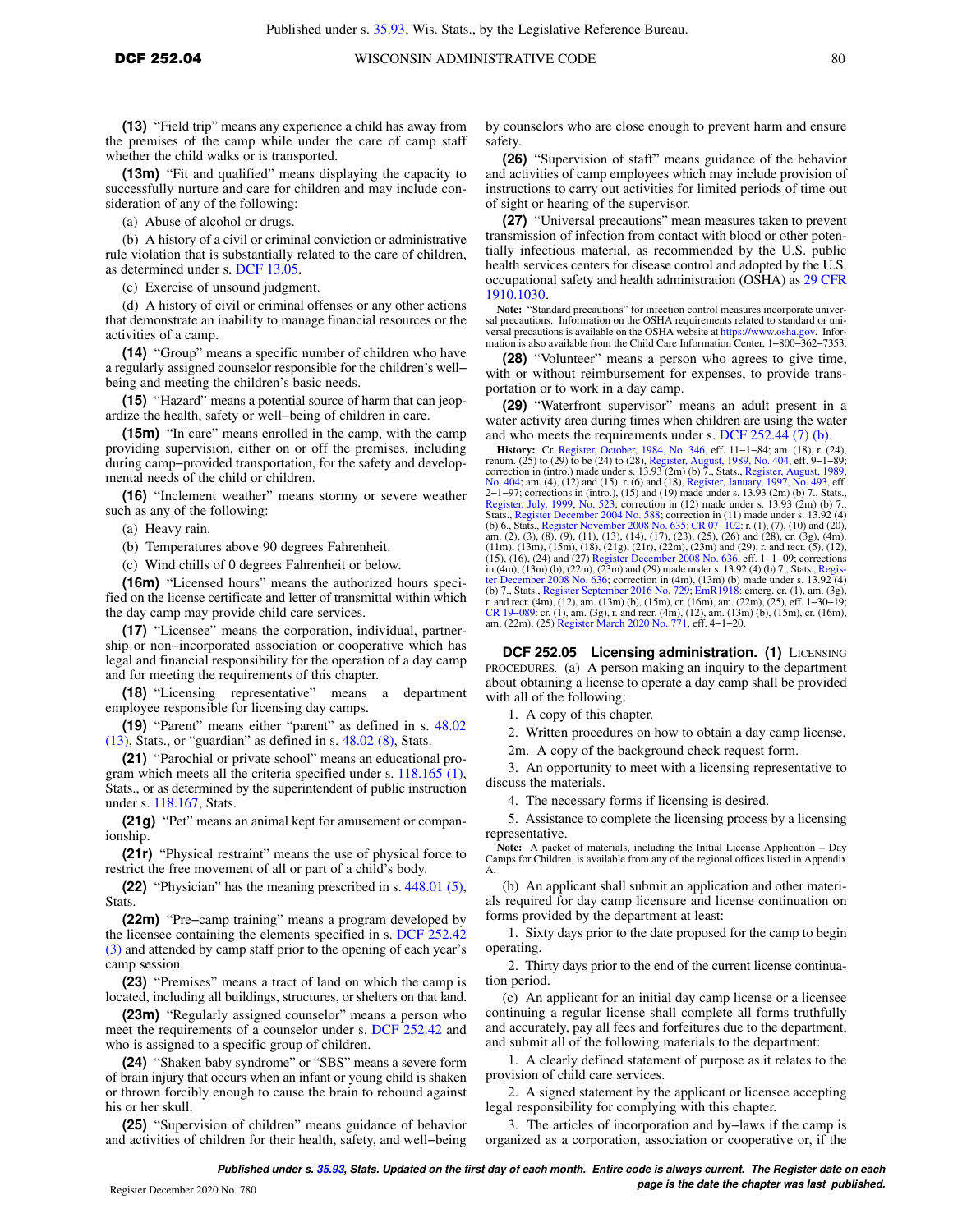licensee is a limited liability company, a copy of the articles of organization and the operating agreement, if any.

4. A signed authorization which permits the department to make whatever investigation it considers necessary for the verification of pertinent application information.

5. A general description of the camp area, geographic location and size of the base camp or the proposed itinerary of field trips if a program will consist primarily of field trips.

6. A written delegation of administrative authority signed by the licensee. The delegation of administrative authority shall describe the organizational structure of the camp and identify by position or name those persons on the premises in charge of the camp for all hours of operation.

7. The name, address, and telephone number of the person to be contacted by the licensing representative for the pre−camp licensing review.

8. A statement from the state laboratory of hygiene or a state approved laboratory indicating that the water from a private well providing drinking water has been tested and found to be safe.

9. The license fee required under s. [48.65,](https://docs-preview.legis.wisconsin.gov/document/statutes/48.65) Stats., applicable fees for child care background checks under s. [48.686,](https://docs-preview.legis.wisconsin.gov/document/statutes/48.686) Stats., any unpaid forfeiture under s. [48.715 \(3\)](https://docs-preview.legis.wisconsin.gov/document/statutes/48.715(3)) or [49.155 \(7m\) \(a\) 3.,](https://docs-preview.legis.wisconsin.gov/document/statutes/49.155(7m)(a)3.) Stats., and any unpaid penalty under s. [48.76,](https://docs-preview.legis.wisconsin.gov/document/statutes/48.76) Stats.

10. For an initial license application, a completed background check request form for the applicant and if the camp will be located in a residence, any household member 10 years of age and above.

**Note:** The background check request form is used for reporting background information. Information on how to request a background check is available on the department's website [http://dcf.wisconsin.gov.](http://dcf.wisconsin.gov)

11. A statement from the applicant that indicates the camp is in compliance with this chapter.

12. A copy of all the policies required under s. [DCF 252.41](https://docs-preview.legis.wisconsin.gov/document/administrativecode/DCF%20252.41(1)(f)) [\(1\) \(f\)](https://docs-preview.legis.wisconsin.gov/document/administrativecode/DCF%20252.41(1)(f)) and a completed copy of the day camp policy checklist on a form provided by the department.

**Note:** Information on how to obtain a copy of the form, Policy Checklist — Day Camp, is available on the department's website [http://dcf.wisconsin.gov,](http://dcf.wisconsin.gov) or from any of the regional offices in Appendix A.

13. The test results from the water on any beach on the premises of the camp that will be used for waterfront activities by the children in care.

14. A report indicating that any building used primarily for day camp purposes is in compliance with applicable commercial building codes.

15. Any other materials determined by the department as necessary to complete the department's licensing investigation.

(d) Upon submission of a complete application, a licensing representative shall conduct an investigation to determine whether the applicant is eligible for a license.

(e) If the department determines that the applicant for an initial license is eligible for a license, the department shall issue a probationary license having a 6−month duration. A probationary license may be renewed for one 6−month period.

(f) If the department determines that an application for an initial license does not comply with the applicable requirements of this chapter or the department's investigation determines that the applicant is not eligible for a license, the department may deny the application.

(g) A regular license shall be valid indefinitely, unless suspended or revoked by the department or surrendered by the licensee. The department shall review a regular license every 2 years after the date of issuance.

(h) If the department determines that the licensee continuing a regular license has met the minimum requirements for a license under this chapter has paid the applicable fees referred to in ss. [48.65](https://docs-preview.legis.wisconsin.gov/document/statutes/48.65) and [48.686](https://docs-preview.legis.wisconsin.gov/document/statutes/48.686), Stats., any unpaid forfeiture under s. [48.715 \(3\)](https://docs-preview.legis.wisconsin.gov/document/statutes/48.715(3)(a)) [\(a\)](https://docs-preview.legis.wisconsin.gov/document/statutes/48.715(3)(a)) or  $49.155$  (7m) (a) 3., Stats., and any unpaid penalty under s.

[48.76,](https://docs-preview.legis.wisconsin.gov/document/statutes/48.76) Stats., the department shall continue the license for an additional 2 years.

(i) The department may refuse to issue or continue a license if another child care center or day camp operated by the licensee is in substantial non−compliance with the licensing rules or has any outstanding forfeiture or penalty.

(j) The department may not process an application for a license if the applicant has had a child care license under s. [48.65,](https://docs-preview.legis.wisconsin.gov/document/statutes/48.65) Stats., or a child care certification under s. [48.651,](https://docs-preview.legis.wisconsin.gov/document/statutes/48.651) Stats., revoked or denied within the last 2 years. No person may submit an application for a licensee and no licensee may hire a person who had a child care license revoked or denied within the previous 2 years.

(k) The department shall consider a licensee who fails to submit any of the materials described in par. [\(c\)](https://docs-preview.legis.wisconsin.gov/document/administrativecode/DCF%20252.05(1)(c)) by the expiration or continuation date of a license to have surrendered his or her license and to no longer hold title to the license. The former licensee may not continue to operate the day camp.

**(2)** AMENDMENT TO LICENSE. A written request for an amendment to the license shall be submitted to the department by the licensee before changes are made in the conditions of the current license such as a change in the licensed capacity of the camp, age range of children, hours, days of the week, months of the year in operation or change in the name of the camp.

**(3)** TERMS OF LICENSE. (a) The number of children under 7 years of age in care of the center at any one time may not exceed the number for which the center is licensed.

(b) The age of children served may not be younger or older than the age range specified in the terms of the license.

(c) The hours, days and months of a center's operation may not exceed those specified in the license.

**(4)** ADDITIONAL LICENSE. A licensee seeking licensure for an additional day camp or child care center location shall demonstrate compliance with applicable parts of this chapter in the operation of the existing center. The licensee shall pay any fines, forfeitures or other fees due to the department under s. [48.715](https://docs-preview.legis.wisconsin.gov/document/statutes/48.715), Stats., on other facilities licensed by the department before the department issues an additional license.

**(5)** CONDITION OF LICENSURE. The department may deny a license or may suspend or revoke a license, initiate other enforce-ment actions specified in this chapter or in ch. [48](https://docs-preview.legis.wisconsin.gov/document/statutes/ch.%2048), Stats., or place conditions on a license if the licensee, applicant or proposed or current employee, volunteer, household member or any other person having regular contact with children is, or has been any of the following:

(a) The subject of a pending criminal charge if the charge substantially relates to the care of children or activities of the camp.

(b) Convicted of a felony, misdemeanor or other offense which substantially relates to the care of children or activities of the camp.

(c) Determined to have abused or neglected a child pursuant to s. [48.981,](https://docs-preview.legis.wisconsin.gov/document/statutes/48.981) Stats., or has been determined to have committed an offense which substantially relates to the care of children or the activities of the camp.

(d) The subject of a court finding that the person has abandoned his or her child, has inflicted sexual or physical abuse on a child or has neglected or refused, for reasons other than poverty, to provide necessary care, food, clothing, medical or dental care or shelter so as to seriously endanger the physical health of a child.

(e) The subject of a substantiated finding of misconduct in the department's nurse aide registry under s. [DHS 129.10](https://docs-preview.legis.wisconsin.gov/document/administrativecode/DHS%20129.10).

(f) Had a child care center license, day camp license or certification revoked or denied within the last 5 years.

(g) Violated any provision of this chapter or ch. [48](https://docs-preview.legis.wisconsin.gov/document/statutes/ch.%2048), Stats., or fails to meet the minimum requirements of this chapter.

(h) Made false statements or withheld information.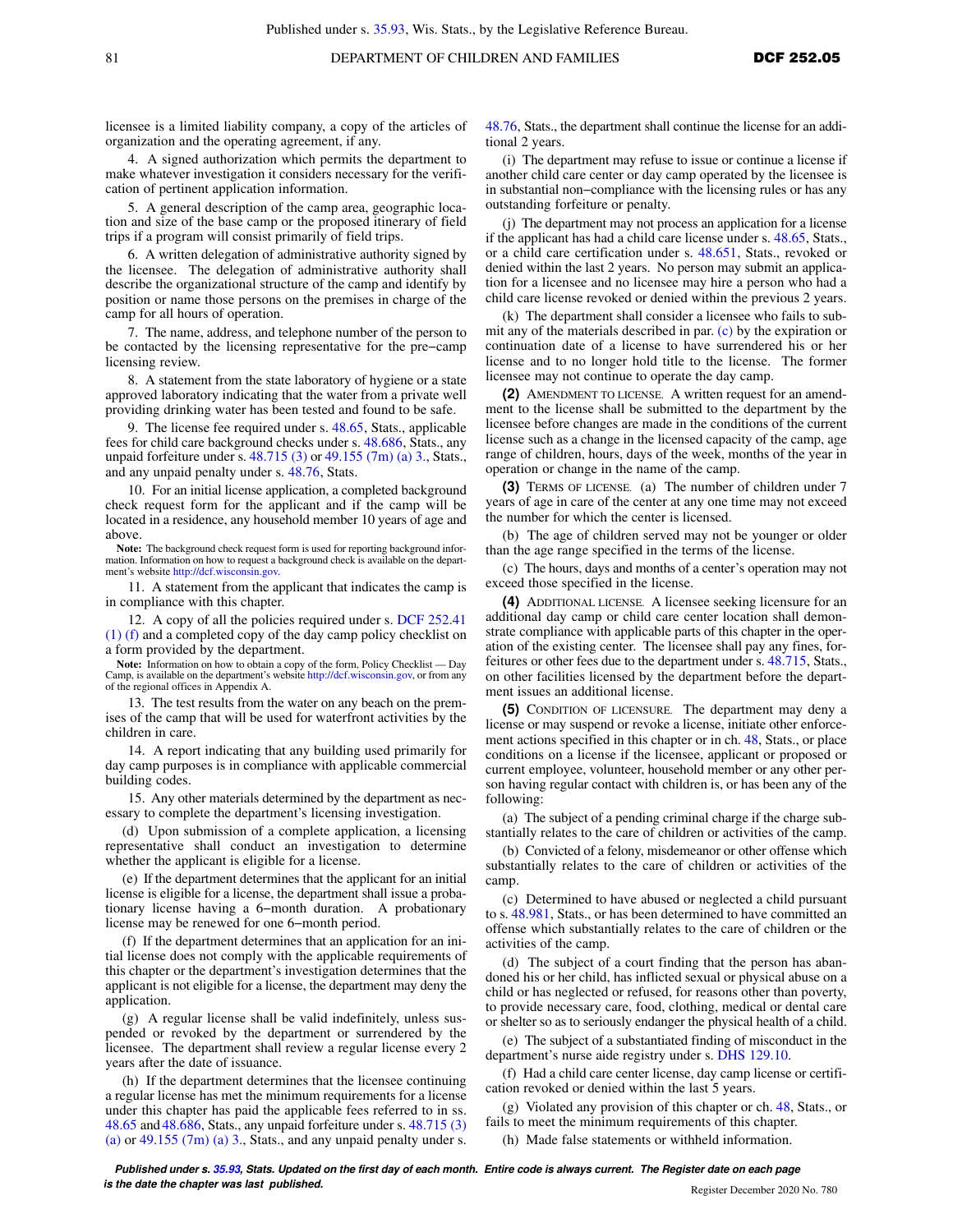**(6)** SUMMARY SUSPENSION OF A LICENSE. (a) Under the authority of s. [227.51 \(3\),](https://docs-preview.legis.wisconsin.gov/document/statutes/227.51(3)) Stats., the department may order the summary suspension of a license and, therefore, close a day camp when the department finds the public health, safety or welfare requires emergency action and incorporates a finding to that effect into its order. A finding of the requirement for summary suspension of the license may be based on any of the following:

1. Failure of the licensee to provide environmental protections for the children such as heat, water, electricity or telephone service.

2. The licensee, an employee, a volunteer, a household member or any other person in regular contact with the children in care has been convicted of or has a pending charge for a crime against life or bodily injury.

3. The licensee, an employee, a volunteer, a household member or any other person in regular contact with the children in care has been convicted of a felony, misdemeanor or other offense or has a pending criminal charge which substantially relates to the circumstances of caring for children or activities of the camp.

4. The licensee, an employee, a volunteer, a household member or any other person in regular contact with the children in care is the subject of a current investigation for alleged child abuse or neglect pursuant to s. [48.981,](https://docs-preview.legis.wisconsin.gov/document/statutes/48.981) Stats., or has been determined by a child protective services agency or law enforcement agency to have abused or neglected a child.

**Note:** Examples of actions the department will consider in making determinations under s. [DCF 252.05 \(5\)](https://docs-preview.legis.wisconsin.gov/document/administrativecode/DCF%20252.05(5)) and [\(6\),](https://docs-preview.legis.wisconsin.gov/document/administrativecode/DCF%20252.05(6)) are: abuse and neglect of children; sexual assault; abuse of residents of facilities; crimes against life and bodily security; kidnapping; abduction; arson of buildings or property other than buildings; robbery; receiving property from children; crimes against sexual morality, such as enticing a minor for immoral purposes or exposing minors to harmful materials and interfering with the custody of a child. The list is illustrative. It is not all−inclusive of the types of offenses that may be considered.

5. The licensee or a person under the supervision of the licensee has committed an action or has created a condition relating to the operation or maintenance of the day camp that directly threatens the health, safety or welfare of any child under the care of the licensee.

(b) An initial order summarily suspending the license and closing a day camp may be a verbal order by a licensing representative. The department shall within 72 hours of the closing either permit the reopening of the center or initiate proceedings in accordance with s. [227.51 \(3\),](https://docs-preview.legis.wisconsin.gov/document/statutes/227.51(3)) Stats., for the revocation of the license to operate. A preliminary hearing on the revocation shall be conducted by the department of administration's division of hearings and appeals within 10 working days after the date of the initial order to close on the issue of whether the license shall remain suspended during revocation proceedings.

**(7)** LICENSE DENIAL OR REVOCATION. (a) The department may deny or revoke a license, initiate other enforcement actions specified under this chapter or under ch. [48,](https://docs-preview.legis.wisconsin.gov/document/statutes/ch.%2048) Stats., or place conditions on a license if the applicant or licensee, a proposed or current employee, a volunteer or any other person having regular contact with the children, is any of the following:

1. The subject of a pending criminal charge for an action that substantially relates to the care of children or activities of the camp.

2. Convicted of a felony, misdemeanor or other offense that substantially relates to the care of children or activities of the camp.

3. Determined to have abused or neglected a child pursuant to s. [48.981](https://docs-preview.legis.wisconsin.gov/document/statutes/48.981), Stats., or has been determined to have committed an offense which substantially relates to the care of children or the activities of the camp.

4. The subject of a substantiated finding of misconduct in the department's nurse aide registry under s. [DHS 129.10](https://docs-preview.legis.wisconsin.gov/document/administrativecode/DHS%20129.10).

5. The subject of a court finding that the person has abandoned his or her child, has inflicted sexual or physical abuse on a child or has neglected or refused, for reasons other than poverty, to provide necessary care, food, clothing, medical or dental care or shelter for his or her child or ward or a child in his or her care so as to seriously endanger the physical health of the child.

6. Determined to have had a child care center license, day camp license or certification revoked or denied within the last 5 years.

7. Determined to have violated any provision of this chapter or ch. [48,](https://docs-preview.legis.wisconsin.gov/document/statutes/ch.%2048) Stats., or fails to meet the minimum requirements of this chapter.

8. Determined to have made false statements or withheld information.

(b) The department may deny, revoke, refuse to renew or suspend a license, initiate other enforcement actions specified in this chapter or in ch. [48,](https://docs-preview.legis.wisconsin.gov/document/statutes/ch.%2048) Stats., or place conditions on the license if the applicant or licensee is not fit and qualified as determined under sub. [\(10\) \(a\).](https://docs-preview.legis.wisconsin.gov/document/administrativecode/DCF%20252.05(10)(a))

**Note:** See DCF 252.04 (13m) for the definition of fit and qualified. Examples of charges, actions or offenses the department will consider in making a determination under this paragraph that an act substantially relates to the care of children include but are not limited to: abuse or neglect of a child; sexual assault; abuse of a resident of a facility; a crime against life and bodily security; kidnapping; abduction; arson of a building or of property other than a building; robbery; receiving stolen property from a child; a crime against sexual morality, such as enticing a minor for immoral purposes or exposing a minor to harmful materials, interfering with the custody of a child; or civil or criminal actions demonstrating an inability to manage financial resources or activities of the camp. The list is illustrative. Other types of offenses may be considered.

(c) The department may not license a person if the department has received certification pursuant to s. [49.857 \(2\)](https://docs-preview.legis.wisconsin.gov/document/statutes/49.857(2)), Stats., from the department of workforce development that the applicant or licensee has failed to pay court−ordered payments of child or family support or expense related to the support of a child or former spouse or has failed to comply with a subpoena or warrant issued by the department of workforce development or a county child support agency related to paternity or child support proceedings. Notwithstanding s. [48.72](https://docs-preview.legis.wisconsin.gov/document/statutes/48.72), Stats., an action taken under this subsection is subject to review only as provided under s. [49.857,](https://docs-preview.legis.wisconsin.gov/document/statutes/49.857) Stats., and not as provided in s. [48.72,](https://docs-preview.legis.wisconsin.gov/document/statutes/48.72) Stats.

(d) The department may not license a person if the department has received certification pursuant to s. [73.0301,](https://docs-preview.legis.wisconsin.gov/document/statutes/73.0301) Stats., from the department of revenue certifying that the applicant or licensee has a delinquent tax liability. An action taken under this paragraph is subject to review only as provided under s. [73.0301 \(5\)](https://docs-preview.legis.wisconsin.gov/document/statutes/73.0301(5)), Stats., and not as provided in s. [48.72,](https://docs-preview.legis.wisconsin.gov/document/statutes/48.72) Stats.

**(8)** EFFECT OF NOTICE TO REVOKE OR DENY A LICENSE. (a) 1. If the department decides under sub. [\(7\)](https://docs-preview.legis.wisconsin.gov/document/administrativecode/DCF%20252.05(7)) to deny a license or to revoke a license, the department shall notify the applicant or licensee in writing of its decision and the reasons for that decision.

2. If the department revokes a license, the effective date of the revocation shall be either immediately or 30 days after the date of the notice, based on the criteria under s.  $48.715$  (4m) (a) and [\(b\),](https://docs-preview.legis.wisconsin.gov/document/statutes/48.715(4m)(b)) Stats., unless the decision is appealed under sub. [\(9\)](https://docs-preview.legis.wisconsin.gov/document/administrativecode/DCF%20252.05(9)).

(b) Upon receipt of the notice under par. [\(a\)](https://docs-preview.legis.wisconsin.gov/document/administrativecode/DCF%20252.05(8)(a)) and during any revocation or denial procedures that may result, a day camp may not accept for care any child not enrolled and in care as of the date of receipt of the notice without the written approval of the department.

**(9)** APPEAL OF DECISION TO DENY OR REVOKE A LICENSE. Any person aggrieved by the department's decision to deny a probationary or regular license or to revoke a license may request a hearing on that decision under s. [227.42,](https://docs-preview.legis.wisconsin.gov/document/statutes/227.42) Stats. The request for a hearing shall be in writing and submitted to the department of administration's division of hearings and appeals. The request for a hearing shall be sent to the division of hearings and appeals within 10 days after the date of the notice under sub. [\(8\)](https://docs-preview.legis.wisconsin.gov/document/administrativecode/DCF%20252.05(8)). A request for a hearing is considered filed upon its receipt by the division of hearings and appeals. A request for a hearing transmitted by facsimile to the division of hearings and appeals shall be considered filed on the date and time imprinted by the division's facsimile machine on the transaction report that accompanies the document.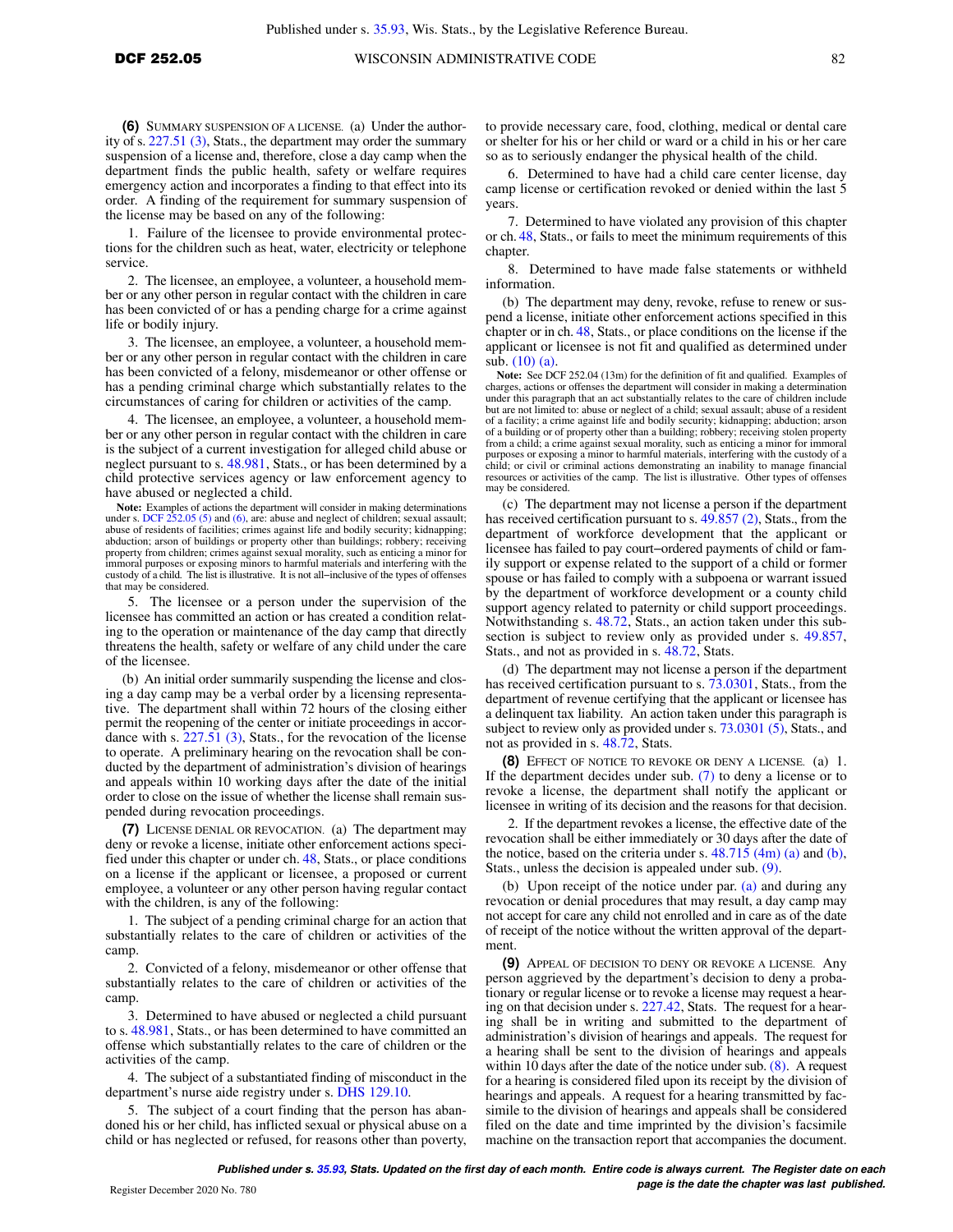Documents received by facsimile after midnight local time shall be deemed filed on the first following business day.

**Note:** A request for a hearing may be mailed to Division of Hearings and Appeals, P.O. Box 7875, Madison, WI 53707−7875 or faxed to (608) 264−9885. A copy of the request should be sent to the appropriate regional licensing office listed in Appendix A.

**(10)** GENERAL CONDITIONS FOR APPROVAL OF A LICENSE. (a) Persons licensed to operate a day camp shall be responsible, mature individuals who are fit and qualified. In determining whether an applicant is fit and qualified, the department shall consider any history of civil or criminal violations or other offenses substantially related to care of children by the applicant, owner, manager, representative, employee, camp resident, or other individual directly or indirectly participating in the operation of the day camp. A determination of being unfit and unqualified includes substantiated findings of child abuse or neglect under ch. [48,](https://docs-preview.legis.wisconsin.gov/document/statutes/ch.%2048) Stats., or substantiated abuse under ch. [50](https://docs-preview.legis.wisconsin.gov/document/statutes/ch.%2050), Stats., or under similar statutes in another state or territory whether or not it results in a criminal charge or conviction.

(b) The department shall issue a day camp license to an applicant within 60 working days after receipt and department approval of a properly completed application, satisfactory department investigation and determination that the applicant is fit and qualified. Continued licensure requires a licensee to remain fit and qualified.

**Note:** See DCF 252.04 (13m) for the definition of "fit and qualified."

(c) A facility that provides care on a regular basis to 4 or more children under the age of 7 years shall be deemed to be providing care for compensation and shall be licensed.

(d) Prior to receiving a license, an applicant for a license under this chapter shall complete all application forms truthfully and accurately and pay all fees and forfeitures due to the department.

(e) The department may refuse to issue or continue a license if another program operated by the licensee is in substantial non− compliance with the licensing rules or has any outstanding fines or forfeitures.

(f) If the department has reason to believe that the physical or mental health of any person associated with the care of children at the camp or any household member of the camp might endanger children in care, the department may require that a written statement be submitted by a physician or, if appropriate, by a licensed mental health professional that shall certify the condition of the individual and the possible effect of that condition on the day camp or children in care.

(g) The department may deny or revoke the license if the examination specified under par. [\(f\)](https://docs-preview.legis.wisconsin.gov/document/administrativecode/DCF%20252.05(10)(f)) gives the department reasonable concern for the care of children.

(h) The department may not process an application for a license if the applicant has had a license or certification to operate a day camp or child care center revoked or denied within the last 2 years. An applicant is deemed ineligible to submit an application for a license and a licensee may not hire an employee within 2 years from the date an applicant or employee had a child care or day camp license or certification revoked or denied.

(i) The department shall consider a licensee who fails to submit any of the materials described in sub.  $(1)$  (c) by the expiration or continuation date of a license to have surrendered his or her license and to no longer hold title to the license. The former licensee may not continue to operate the day camp.

**History:** Cr. [Register, October, 1984, No. 346,](https://docs-preview.legis.wisconsin.gov/document/register/346/B/toc) eff. 11–1−84; r. (1) and (2) (c) 7., renum. (2) (a) to (c) 6. and 8. and (d) to (h) and (3) to (8) to be (1) (a) to (c) 6. and 8. and (d) to (h) and (2) to (7) and am. (1) (a) (intro.), (b) (intro.), (c) (intro.) and 5. a., [Register, August, 1989, No. 404,](https://docs-preview.legis.wisconsin.gov/document/register/404/B/toc) eff. 9–1–89; CR 07–102: am. (1) (a) (intro.), 1.<br>to 5., (b) (intro.), 1., 2., (c) (intro.), 1. to 4., 6., (d) (intro.), (2), (4), (5) (intro.), (a) to<br>(d), (6) (a) (intro.), 1. to 4. an (a) 5. and (8) to (10), r. (1) (b) 3. to 5., (c) 8. (intro.), b. and (d) 1. to 5., r. and recr. (1) (c) 5., (c) 10, (c) 3. a. to be (1) (c) 8. a. to be (1) (c) 3. a. to be (1) (c) 8. a. to be (1) (c) 8. and am. Register De s. [13.92 \(4\) \(b\) 7.,](https://docs-preview.legis.wisconsin.gov/document/statutes/13.92(4)(b)7.) Stats., [Register December 2008 No. 636](https://docs-preview.legis.wisconsin.gov/document/register/636/B/toc); [EmR1918](https://docs-preview.legis.wisconsin.gov/document/emergencyrules/EmR1918): emerg. am. (1) (a) 2m., (c) (intro.), 3., 9., 10., 12., (g), (h), or. (1) (i) to (k), am. (8) (b), eff. (1) d) 1-30-19; (c) (intro.), 3., 9., 10., 10., made under s. [35.17](https://docs-preview.legis.wisconsin.gov/document/statutes/35.17), Stats., [Register May 2020 No. 773.](https://docs-preview.legis.wisconsin.gov/document/register/773/B/toc)

**DCF 252.06 Complaints, inspections and enforcement actions.** (1) COMPLAINTS. Anyone having a complaint about a licensed or illegally operating day camp may submit that complaint to the department by telephone, letter, e−mail, fax or personal interview. Every complaint shall be investigated by a licensing representative. A written report of the findings of the investigation shall be sent to the complainant upon request.

**Note:** A complaint should be sent, phoned or delivered to the appropriate regional licensing office listed in Appendix A.

**(2)** INSPECTION. Pursuant to s. [48.73,](https://docs-preview.legis.wisconsin.gov/document/statutes/48.73) Stats., the department may visit and inspect any day camp at any time during licensed hours. A department licensing representative shall have unrestricted access to the premises, whether temporary or permanent, which are identified in the license, children in care, staff and child records, and any other materials or individuals with information on the camp's compliance with this chapter.

**(3)** ENFORCEMENT ACTION. The department may order any sanction or impose any penalty on a licensee in accordance with s. [48.686](https://docs-preview.legis.wisconsin.gov/document/statutes/48.686), [48.715,](https://docs-preview.legis.wisconsin.gov/document/statutes/48.715) or [48.76](https://docs-preview.legis.wisconsin.gov/document/statutes/48.76), Stats.

**History:** Cr. [Register, October, 1984, No. 346](https://docs-preview.legis.wisconsin.gov/document/register/346/B/toc), eff. 11–1–84; CR 07–102: am.<br>(title), renum. to be (1) and am., cr. (2) and (3) [Register December 2008 No. 636,](https://docs-preview.legis.wisconsin.gov/document/register/636/B/toc) eff.<br>1–1–09; CR 14–028: renum. (2) to (2) (a), cr. (2) (b) Re 8−1−16; [EmR1918](https://docs-preview.legis.wisconsin.gov/document/emergencyrules/EmR1918): emerg. r. and recr. (2), am. (3), eff. 1−30−19; [CR 19−089](https://docs-preview.legis.wisconsin.gov/document/cr/2019/89): r. and recr. (2), am. (3) [Register March 2020 No. 771](https://docs-preview.legis.wisconsin.gov/document/register/771/B/toc), eff. 4−1−20; [CR 20−003](https://docs-preview.legis.wisconsin.gov/document/cr/2020/3): renum. (2) (a) to (2), r. (2) (b) [Register July 2020 No. 775,](https://docs-preview.legis.wisconsin.gov/document/register/775/B/toc) eff. 8−1−20.

**DCF 252.07 Non−discrimination, confidentiality, and reporting child abuse or neglect. (1)** DISCRIMINATION PROHIBITED. (a) The licensee shall ensure that the day camp does not discriminate in employment against properly qualified individuals in a manner prohibited in ss. [111.31](https://docs-preview.legis.wisconsin.gov/document/statutes/111.31) to [111.395](https://docs-preview.legis.wisconsin.gov/document/statutes/111.395), Stats.

(b) The licensee shall ensure that the day camp does not discriminate against any enrolled child and family or any applicant for enrollment in admission, privilege of enrollment, or discharge condition on the basis of age, race, color, sex, sexual orientation, creed, disability, national origin, or ancestry as provided in s. [106.52](https://docs-preview.legis.wisconsin.gov/document/statutes/106.52), Stats.

**(2)** CONFIDENTIALITY OF RECORDS. (a) The licensee is responsible for the day camp's compliance with s. [48.78](https://docs-preview.legis.wisconsin.gov/document/statutes/48.78), Stats., and this subsection.

(b) Persons who have access to children's records may not discuss or disclose personal or other information about a child or a child's relatives. This paragraph does not apply to any of the following:

1. The child's parent.

2. Any person, business, school, social services provider, medical provider, or other agency or organization if written parental consent has been given.

3. An agency authorized under s. [48.78](https://docs-preview.legis.wisconsin.gov/document/statutes/48.78), Stats., to have access to children's records.

(c) If a parent requests a record or report on the parent's child, the day camp shall make the record or report accessible to the parent.

(d) All records required by the department for licensing purposes shall be made available to licensing representatives upon request.

**(3)** REPORTING CHILD ABUSE OR NEGLECT. (a) A licensee, employee, or volunteer at a day camp who knows or has reasonable cause to suspect that a child has been abused or neglected as defined in s.  $48.02$  (1) or [\(12g\)](https://docs-preview.legis.wisconsin.gov/document/statutes/48.02(12g)), Stats., shall immediately contact the county department of social services under s. [46.22,](https://docs-preview.legis.wisconsin.gov/document/statutes/46.22) Stats., the county department of human services under 46.23, Stats., the department in a county with a population of 750,000 or more, or the local law enforcement agency in compliance with s. [48.981,](https://docs-preview.legis.wisconsin.gov/document/statutes/48.981) Stats.

(b) The licensee shall ensure that every employee or volunteer who comes in contact with the children at the day camp has received annual pre−camp training in all of the following:

1. Child abuse and neglect laws;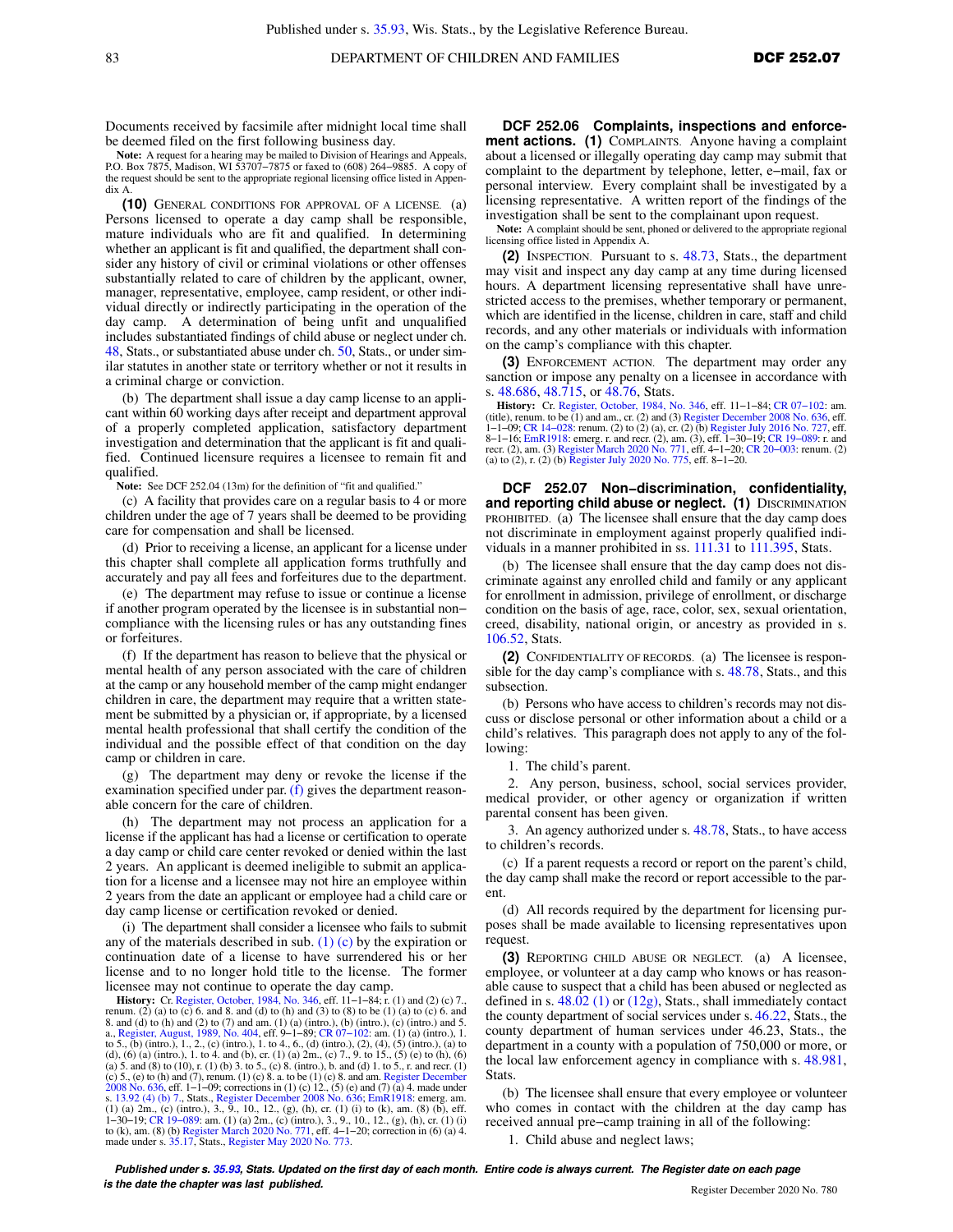2. Identification of children who have been abused or neglected; and

3. The process for ensuring that known or suspected cases of child abuse or neglect are immediately reported to the proper authorities.

**Note:** Failure of the licensee to report known or suspected incidents of child abuse or neglect does not lessen the legal duty of the child care worker to report known or suspected cases of child abuse or neglect.

**History:** Cr. [Register, October, 1984, No. 346,](https://docs-preview.legis.wisconsin.gov/document/register/346/B/toc) eff. 11−1−84; [CR 07−102:](https://docs-preview.legis.wisconsin.gov/document/cr/2007/102) r. and recr. (1) and (2), am. (3) (b) (intro.) [Register December 2008 No. 636](https://docs-preview.legis.wisconsin.gov/document/register/636/B/toc), eff. 1–1–09;<br>[EmR1918](https://docs-preview.legis.wisconsin.gov/document/emergencyrules/EmR1918): emerg. am. (title), r. and recr. (2) (b) 1., 2., am. (2) (c), (3) (title), (a), (b)<br>(intro.), 3., eff. 1–30–19; CR 19–089: am. ( (3) (title), (a), (b) (intro.), 3. [Register March 2020 No. 771,](https://docs-preview.legis.wisconsin.gov/document/register/771/B/toc) eff. 4−1−20.

**DCF 252.08 Pets and other animals. (1)** Pets that are kept on the premises of a day camp shall be maintained in good health and appropriately vaccinated against rabies. Rabies vaccinations shall be documented with a current certificate from a veterinarian.

**(2)** A pet that is suspected of being ill, or infested with external lice, fleas, ticks, or internal worms shall be inaccessible to children.

**(3)** In the event that an animal bites a child, the parent shall be notified and a veterinarian shall be contacted by center personnel to determine a course of action in the diagnosis of possible rabies in the animal. Procedures for emergency care of children shall be followed. Parents shall be notified of any action taken by the veterinarian.

**(4)** Turtles, skunks, exotic animals, wild animals and poisonous reptiles may not be kept as pets on the premises of the day camp.

**(5)** Animal pens shall be kept clean.

**(6)** All contact between pets or animals and children shall be under the supervision of a camp counselor who is close enough to remove the child immediately if the pet or animal shows signs of distress or the child shows signs of treating the pet or animal inappropriately. Pets shall be kept and handled in a manner which protects the well−being of both children and pets.

**(7)** Pets in rooms used by children shall be confined in cages while food is being prepared or served. Pets, cages and litter boxes are prohibited in kitchens, lunch rooms and other food storage areas. Pet and animal feeding dishes and litter boxes may not be placed in areas accessible to children.

**(8)** No horses or other livestock may be permanently quartered closer than 500 feet from any building in which the day camp is located.

**(9)** Pets that pose any risk to the children shall be restricted from the areas used by children.

**(10)** Procedures to be followed when children have contact with animals, other than pets, while in the care of the camp shall be included in the camp's health policy.

**Note:** Service animals used by a person with a disability to assist that person are not considered pets under this rule while they are working as a service animal.

**History:** Cr. [Register, October, 1984, No. 346,](https://docs-preview.legis.wisconsin.gov/document/register/346/B/toc) eff. 11–1–84; CR 07–102: am.<br>(title), (1), (2), (4), (6) and (8), r. and recr. (7), cr. (9) and (10) [Register December 2008](https://docs-preview.legis.wisconsin.gov/document/register/636/B/toc)<br>[No. 636](https://docs-preview.legis.wisconsin.gov/document/register/636/B/toc), eff. 1–1–09; EmR 1918: emerg. am. (2), e

**DCF 252.09 Transportation. (1)** APPLICABILITY. (a) Except as provided in par.  $(b)$ , this section applies to all transportation of children in care, including both regularly scheduled transportation to and from the camp and field trip transportation, if any of the following apply:

1. The licensee owns or leases the vehicle used.

2. The licensee contracts with another individual or organization that owns or leases the vehicle used.

3. Employees, parents, or volunteers are transporting children at the direction, request, or on behalf of the licensee.

(b) The following requirements do not apply to transportation provided in vehicles owned and driven by parents or volunteers who are not counted in the counselor−to−child ratios in Table DCF 252.425:

1. The requirement that a licensee obtain a copy of the driver's driving record under sub. [\(4\) \(c\).](https://docs-preview.legis.wisconsin.gov/document/administrativecode/DCF%20252.09(4)(c))

2. The requirement to provide evidence that the vehicle is in safe operating condition at 12−month intervals under sub. [\(5\) \(b\).](https://docs-preview.legis.wisconsin.gov/document/administrativecode/DCF%20252.09(5)(b))

3. The requirements related to child care vehicle safety alarms under sub. [\(8\).](https://docs-preview.legis.wisconsin.gov/document/administrativecode/DCF%20252.09(8))

(c) The licensee shall document in their policies that transportation provided through a written or verbal contract with another individual or organization meets the requirements of this section.

**(2)** PERMISSION AND EMERGENCY INFORMATION. Before transporting a child, a licensee shall obtain signed permission from the parent for transportation and emergency information for each child. The form shall include the following information:

(a) The purpose of the transportation and the parent or guardian's permission to transport the child for that purpose.

(b) An address and telephone number where a parent or other adult can be reached in an emergency.

(c) The name, address, and telephone number of the child's health care provider.

(d) Written consent from the child's parent or guardian for emergency medical treatment.

**Note:** The licensee may use the department's form, *Child Care Enrollment*, to obtain consent of the child's parent for emergency medical treatment. Information on how to obtain forms is available on the department's website, [https://dcf.wiscon](https://dcf.wisconsin.gov/cclicensing/ccformspubs)[sin.gov/cclicensing/ccformspubs.](https://dcf.wisconsin.gov/cclicensing/ccformspubs)

**(3)** REQUIRED INFORMATION FOR EACH TRIP. The licensee shall ensure that written documentation of all of the following is maintained at the camp and in any vehicle transporting children while the children are being transported:

(a) A list of the children being transported.

(b) A copy of the completed permission and emergency information form under sub. [\(2\)](https://docs-preview.legis.wisconsin.gov/document/administrativecode/DCF%20252.09(2)) for each child being transported.

(c) For transportation to or from a child's home or school, the transportation route and scheduled stops.

**(4)** DRIVER. (a) The driver of a vehicle used to transport children in care shall be at least 18 years of age and shall hold a valid driver's license for the state where the driver resides and for the type of vehicle driven.

(b) Before a driver who is not the licensee first transports children the licensee shall provide the driver with a training. The licensee shall review, document, and update the training as necessary with each driver annually. The training shall include all of the following:

1. The procedure for ensuring that all children are properly restrained in the appropriate child safety seat.

2. The procedure for loading, unloading, and tracking of children being transported.

3. The procedure for evacuating the children from a vehicle in an emergency.

4. Behavior management techniques for use with children being transported.

5. A review of this section and the applicable statutes under s. [347.48](https://docs-preview.legis.wisconsin.gov/document/statutes/347.48), Stats.

6. A review of applicable camp policies.

7. First aid procedures.

8. A review of child abuse and neglect laws and center reporting procedures.

9. Information on any special needs a child being transported may have and the plan for how those needs will be met.

10. A review of the use of the vehicle alarm, if applicable.

11. Any other job responsibilities as determined by the licensee.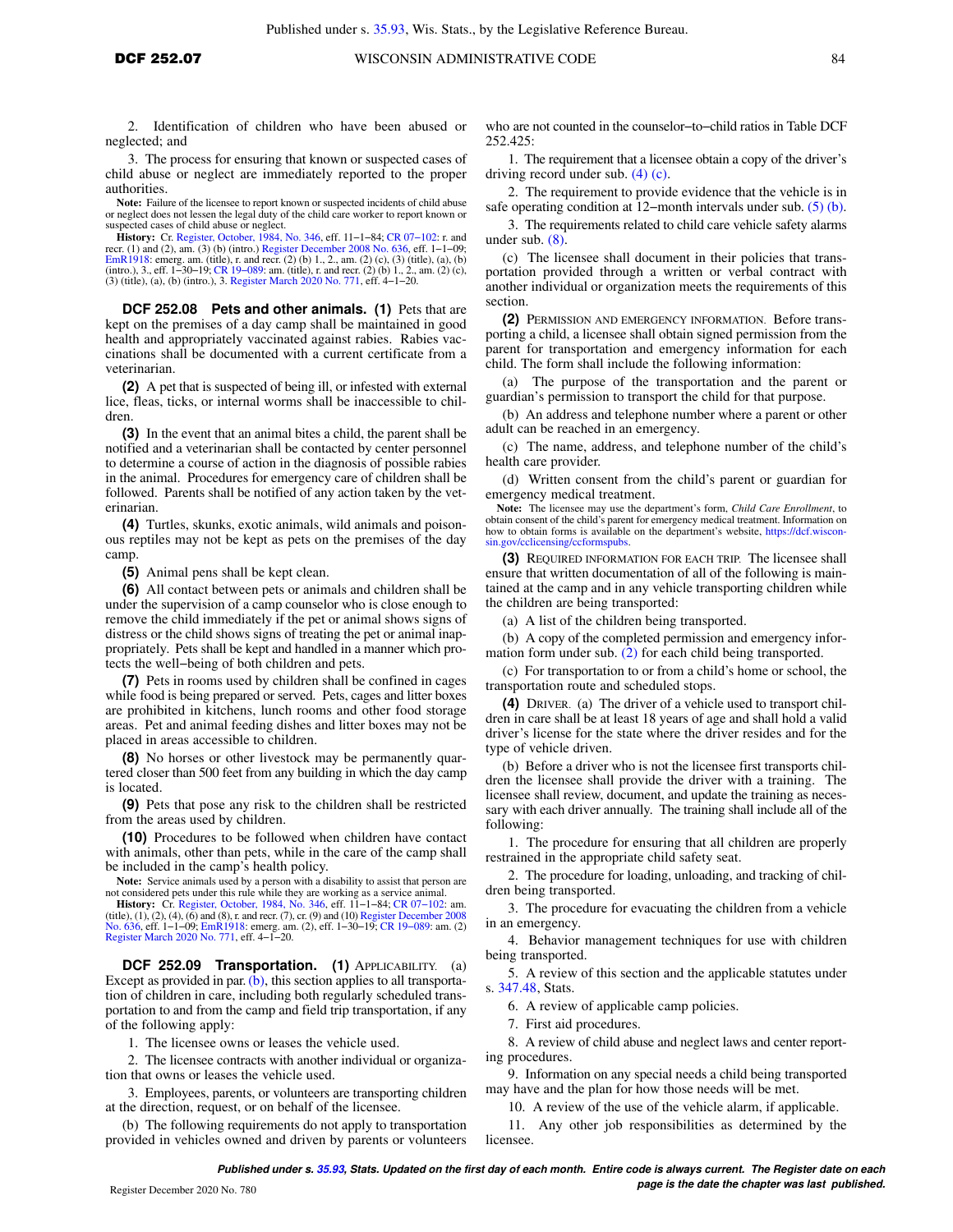(c) 1. Prior to the day a driver first transports children in care and annually thereafter, the licensee shall obtain a copy of the driving record for each driver and place the record in the staff file. The licensee shall review each driving record to ensure that the driver has no accidents or traffic violations that would indicate that having children ride with the driver could pose a threat to the children.

2. In determining whether a driver may pose a threat to the children, the licensee shall consider the totality of the driver's record, any other relevant facts, and all of the following factors in combination:

a. The seriousness of any accidents or violations.

b. How much time has passed since an accident or violation occurred.

c. The number of accidents or violations.

d. The likelihood that a similar incident will occur.

3. A driver whose driving record indicates that the driver poses a threat to the children may not transport children.

**Note:** Information on how to obtain driving records may be obtained by contacting the department of transportation at (608) 261−2566 or [http://dot.wisconsin.gov/driv-](http://dot.wisconsin.gov/drivers/drivers/point/abstract.htm)[ers/drivers/point/abstract.htm.](http://dot.wisconsin.gov/drivers/drivers/point/abstract.htm)

(d) 1. Except as provided in subd. [2.](https://docs-preview.legis.wisconsin.gov/document/administrativecode/DCF%20252.09(4)(d)2.), a driver of a vehicle that is transporting children in care may not use a cellular phone or other wireless telecommunication device while loading, unloading, or transporting children except when the vehicle is out of traffic, not in operation, and any of the following applies:

a. The phone or device is used to call 911.

b. The phone or device is used to communicate with emergency responders.

c. The phone or device is used to communicate with the camp regarding an emergency situation.

2. A navigation device may be used during transportation of children if the device is programmed to a destination when the vehicle is out of traffic and not in operation.

**(5)** VEHICLE. (a) The licensee shall ensure that each vehicle that is used to transport children is all of the following:

1. Registered with the Wisconsin department of transportation or the appropriate authority in another state.

2. Clean, uncluttered, and free of obstruction on the floors, aisles, and seats.

3. In safe operating condition.

(b) At 12−month intervals, the licensee shall provide the department with evidence of a vehicle's safe operating condition on a form provided by the department.

**Note:** The department's form, *Vehicle Safety Inspection*, is used to record evidence of the vehicle's safe operating condition. Forms are available on the department's website, <https://dcf.wisconsin.gov/cclicensing/ccformspubs>.

(c) At least once per year, the licensee shall make available to the department each vehicle that is required to have a child safety alarm under sub.  $(8)$  (a) to determine whether the child safety alarm is in good working order.

(d) Hired or contracted school buses used to transport children shall be in compliance with ch. [Trans 300.](https://docs-preview.legis.wisconsin.gov/document/administrativecode/ch.%20Trans%20300)

**(6)** SEAT BELTS AND CHILD SAFETY RESTRAINTS. (a) No person may transport a child under 8 years of age in a motor vehicle, unless the child is restrained in a child safety restraint system that is appropriate to the child's age and size and in accordance with s. [347.48](https://docs-preview.legis.wisconsin.gov/document/statutes/347.48) Stats., and ch. [Trans 310.](https://docs-preview.legis.wisconsin.gov/document/administrativecode/ch.%20Trans%20310)

**Note:** For further information on child safety restraints, see [https://wisconsindot.](https://wisconsindot.gov/Pages/safety/education/child-safety/default.aspx) [gov/Pages/safety/education/child−safety/default.aspx.](https://wisconsindot.gov/Pages/safety/education/child-safety/default.aspx)

(b) 1. Each child who is not required to be in an individual child car safety seat or booster seat when being transported under par. [\(a\)](https://docs-preview.legis.wisconsin.gov/document/administrativecode/DCF%20252.09(6)(a)) shall be properly restrained by a seat belt in accordance with 347.48, Stats., and ch. [Trans 315](https://docs-preview.legis.wisconsin.gov/document/administrativecode/ch.%20Trans%20315).

2. Each adult in the vehicle shall be properly restrained by a seat belt in accordance with 347.48, Stats., and ch. [Trans 315.](https://docs-preview.legis.wisconsin.gov/document/administrativecode/ch.%20Trans%20315)

3. Seat belts may not be shared.

(c) Children transported in school buses or vehicles built to school bus standards shall be properly seated according to the manufacturer's specifications.

(d) Children under 13 years of age who are in the care of the camp may not ride in the front seat of a vehicle.

**(7)** VEHICLE CAPACITY AND SUPERVISION. (a) The camp shall be responsible for a child from the time the child is placed in a vehicle until the child reaches his or her destination and is released to a person responsible for the child. A parent of a school age child may authorize a child to enter a building unescorted.

**Note:** The form, *Transportation Permission − Child Care Centers*, may be used to designate an adult to receive a child being transported. Forms are available on the department's website, [https://dcf.wisconsin.gov/cclicensing/ccformspubs.](https://dcf.wisconsin.gov/cclicensing/ccformspubs)

(b) Children may not be left unattended in a vehicle.

(c) When children are transported in a vehicle, there shall be at least one adult supervisor in addition to the driver whenever there are more than 3 children who have a disability that limits their ability to respond to an emergency.

(d) The licensee shall develop and implement a procedure to ensure that all children exit the vehicle after being transported to a destination.

(e) No child may be in a vehicle for transport to or from the camp, a field trip, or other camp activity for more than 60 minutes each direction.

**(8)** CHILD CARE VEHICLE SAFETY ALARM. (a) A vehicle shall be equipped with a child safety alarm that prompts the driver to inspect the vehicle for children before exiting if all of the following conditions apply:

1. The vehicle is owned or leased by a licensee or a contractor of a licensee.

2. The vehicle has a seating capacity of 6 or more passengers plus the driver. The seating capacity of the vehicle shall be determined by the manufacturer.

3. The vehicle is used to transport children in care.

(b) No person may shut off a child safety alarm unless the driver first inspects the vehicle to ensure that no child is left unattended in the vehicle.

(c) The child safety alarm shall be in good working order each time the vehicle is used for transporting children to or from a center.

**Note:** Information on the required vehicle safety alarm is available in the "child care licensing/information for providers" section of the department website at [http://dcf.wisconsin.gov.](http://dcf.wisconsin.gov)

**History:** Cr. [Register, October, 1984, No. 346,](https://docs-preview.legis.wisconsin.gov/document/register/346/B/toc) eff. 11−1−84; correction in (1) (h) made under s. [13.92 \(4\) \(b\) 7.,](https://docs-preview.legis.wisconsin.gov/document/statutes/13.92(4)(b)7.) Stats., [Register November 2008 No. 635](https://docs-preview.legis.wisconsin.gov/document/register/635/B/toc); CR 07–102:<br>am. (intro.), (1) (a), (e), (f) (intro.), 2., (g), (2) (a), (c), (3) (a) to (c), (f), (4) (b) and<br>(e), r. (1) (b), (2) (b) 1. and 2., renum (c) 1., (h) (intro.), (2) (b) and (3) (g) 1. and am., cr. (1) (c) 2., (h) 1. to 3., (3) (g) 2.<br>and 3., r. and recr. (4) (f), (h) and (i) [Register December 2008 No. 636,](https://docs-preview.legis.wisconsin.gov/document/register/636/B/toc) eff. 1–1–09;<br>CR 14–028: cr. (5) Register July 2016 No recr., eff. 1−30−19; [CR 19−089:](https://docs-preview.legis.wisconsin.gov/document/cr/2019/89) r. and recr. [Register March 2020 No. 771](https://docs-preview.legis.wisconsin.gov/document/register/771/B/toc), eff. 4−1−20; correction in (4) (b) (intro.), 5., (7) (a) made under s. [35.17](https://docs-preview.legis.wisconsin.gov/document/statutes/35.17), Stats., [Register](https://docs-preview.legis.wisconsin.gov/document/register/771/B/toc) [March 2020 No. 771.](https://docs-preview.legis.wisconsin.gov/document/register/771/B/toc)

**DCF 252.40 Scope.** Sections [DCF 252.40](https://docs-preview.legis.wisconsin.gov/document/administrativecode/DCF%20252.40) to [252.44](https://docs-preview.legis.wisconsin.gov/document/administrativecode/DCF%20252.44) apply to all licensed day camps for children.

**History:** Cr. [Register, October, 1984, No. 346](https://docs-preview.legis.wisconsin.gov/document/register/346/B/toc), eff. 11−1−84; correction made under s. [13.92 \(4\) \(b\) 7.,](https://docs-preview.legis.wisconsin.gov/document/statutes/13.92(4)(b)7.) Stats., [Register November 2008 No. 635.](https://docs-preview.legis.wisconsin.gov/document/register/635/B/toc)

**DCF 252.41 Operational requirements for day camps. (1)** ADMINISTRATION. The licensee shall do all of the following:

(a) Comply with all laws governing the camp and its operation.

(b) Comply with all requirements in this chapter.

(bm) Ensure that all information provided to the department is current and accurate.

(br) Comply with all conditions placed on the license.

(c) Designate, in writing, as part of the application under s. [DCF 252.05 \(1\),](https://docs-preview.legis.wisconsin.gov/document/administrativecode/DCF%20252.05(1)) a Wisconsin resident who is responsible on behalf of the licensee for ensuring compliance with all requirements in this chapter, if the licensee resides in another state.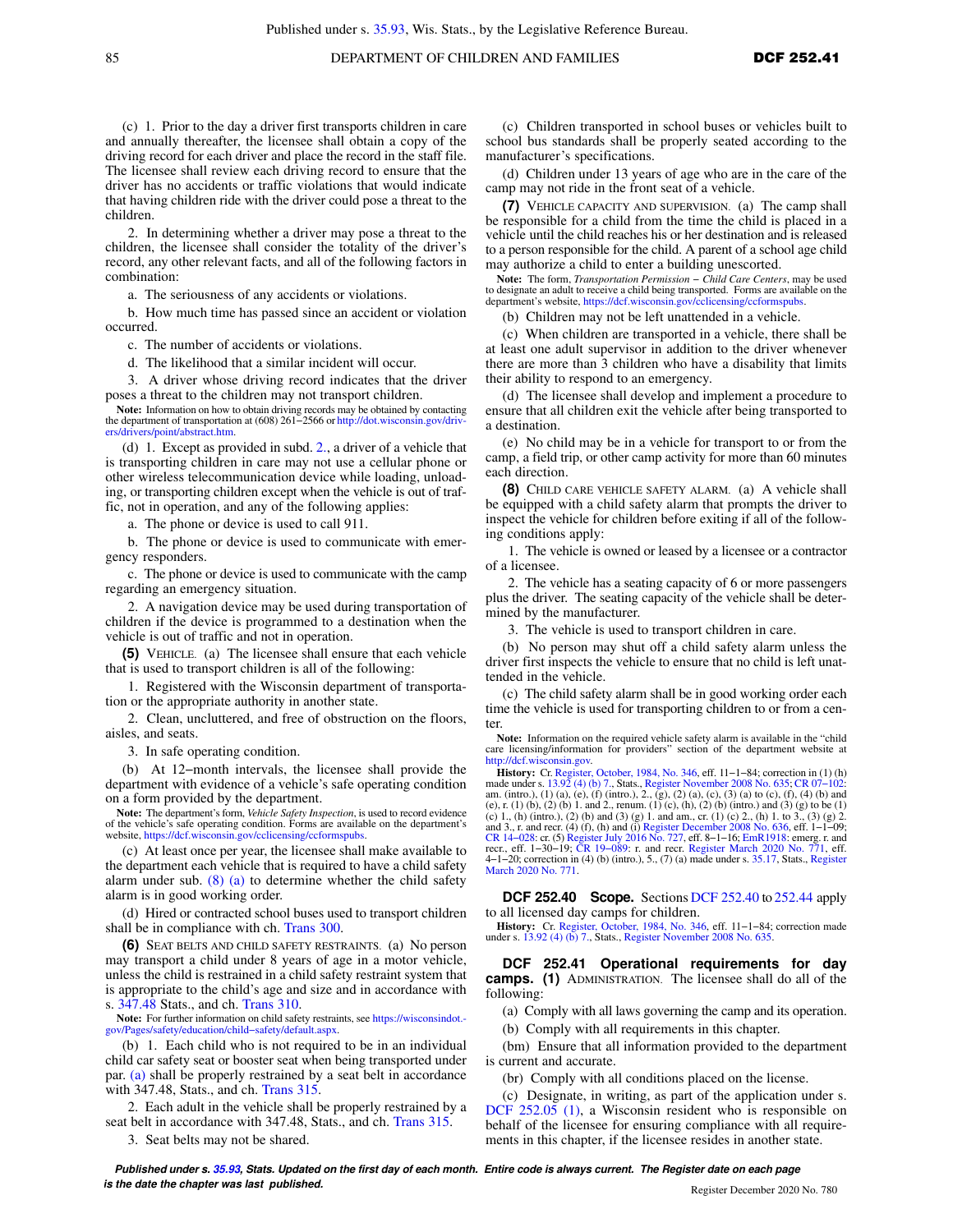(d) Meet, upon request, with the licensing representative on matters pertaining to licensing.

(e) Provide documentation of insurance coverage by the submission of a certificate of insurance reflecting current dates of coverage for:

1. General liability insurance which provides coverage with limits of not less than \$25,000 for each person and total limits of \$75,000 for each occurrence.

2. Vehicle liability insurance, when transportation is provided, with minimums no less than those specified in s. [121.53,](https://docs-preview.legis.wisconsin.gov/document/statutes/121.53) Stats.

3. Non−owned vehicle liability insurance when transportation is provided by other than camp−owned vehicles.

4. Specific adventure−based activities identified in s. [DCF](https://docs-preview.legis.wisconsin.gov/document/administrativecode/DCF%20252.44(13)) [252.44 \(13\)](https://docs-preview.legis.wisconsin.gov/document/administrativecode/DCF%20252.44(13)) when offered as part of the camp program.

(f) Develop, submit to the department, and implement written policies and procedures consistent with this chapter on all of the following subjects:

1. Discharge of enrolled children.

2. Fee payments and refunds.

3. Personnel policies including job descriptions, hours of work, lunch and break times, holidays, vacations, sick leaves, leaves of absence, probationary periods, performance evaluations, grievance procedures and the disciplinary process. The personnel policy shall also contain a procedure requiring staff to notify the licensee and the licensee to notify the department as soon as possible but no later than the next working day when any of the following occurs:

a. The employee has been convicted of a crime.

b. The employee has been or is being investigated by any governmental agency for any other act, offense, or omission, including an investigation related to the abuse or neglect or threat of abuse or neglect, to a child or other client, or an investigation related to misappropriation of a client's property.

c. The employee has a governmental finding substantiated against them of abuse or neglect of a child or adult or of misappropriation of a client's property.

d. When a professional license held by a provider has been denied, revoked, restricted or otherwise limited.

4. Admission, including a procedure to contact a parent if a child is absent from the camp without prior notification from the parent.

5. Program objectives and a description of activities designed to carry out the program objectives.

6. Transportation, if children may be transported to and from the camp or for field trips. The policy shall include a procedure to ensure that no child has been left unattended in a vehicle.

7. Plans to be followed in the event of a fire, tornado, missing child, or other emergency. If an open−sided shelter is used as a base camp, the plan shall identify the location of a designated tornado shelter and the procedure to ensure the camp receives information about tornado watches or warnings. The plan shall include a procedure to ensure that children reach the tornado shelter in a timely fashion.

8. The plan for supervising children during water activities and waterfront activities, including emergency procedures to be carried out if a child participating in water activities cannot be found.

9. The plan for providing pre-camp training to staff.

10. Child guidance, including ways to manage crying, fussing, or distraught children.

11. Health, including procedures to be followed when there is contact with animals.

12. Nutrition.

(i) Ensure that all published statements such as brochures and publicity are accurate.

(k) Post the day camp license at the base camp in an area visible to parents and the public.

(L) 1. Post next to the day camp license all of the following:

a. The current licensing statement of compliance or a noncompliance statement and correction plan, including rule violations the department has not verified as corrected and in compliance.

b. Any notice from the department regarding rule violations, such as a warning letter or enforcement action.

c. Any stipulations, conditions, temporary closures, exceptions, or exemptions that affect the license.

2. All items posted as required under this paragraph shall be visible to parents.

(m) Ensure that any action, by commission or omission, or any condition or occurrence relating to the operation or maintenance of the day camp does not adversely affect the health, safety or welfare of any child under the care of the licensee.

(n) Submit to the department by the department's next business day a completed background check request form for any of the following:

1. There is a change in the board president or chairperson.

2. A corporation or limited liability company designates a new person to be subject to the child care background check.

3. A household member turns 18 years of age, unless the household member has previously submitted a background check request form.

4. A household member turns 10 years of age.

(o) Submit to the department a completed background check request form for each potential household member prior to the date on which the individual becomes a household member, unless the person is less than 10 years of age.

(p) Submit a current delegation of administrative authority signed by the licensee that describes the organizational structure of the camp. The delegation of administrative authority shall identify by position or name those persons that will be on the premises and in charge of the camp for all hours of operation.

**(2)** REPORTS. The licensee shall report all of the following to the department via fax, email, or letter or via telephone with a follow−up written report to the appropriate regional licensing office within 5 business days:

(a) Any accident or incident that occurs while the child is in the care of the camp that results in professional medical evaluation, within 24 hours of the licensee becoming aware of the medical evaluation.

**Note:** The licensee may use either the department's form, Incident Report – Regulated Child Care, or the licensee's own form to report accidents. Information on how to obtain forms is available from the department's website, [http://dcf.wisconsin.gov,](http://dcf.wisconsin.gov) or any regional licensing office in Appendix A.

(am) Any death of a child in care, within 24 hours after the death.

(ar) Any injury caused by an animal to a child in care, within 24 hours after the incident.

(b) Any damage to the base camp that may affect compliance with this chapter, or any incident at the base camp that results in the loss of utility services, within 24 hours after the occurrence.

(d) A change of the day camp director, within 7 days after the change.

(e) Statistical data required by the department on forms provided by the department.

(f) Any known convictions, pending charges or other offenses of the licensee, day camp employees or other persons subject to a caregiver background check which could potentially relate to the care of children at the camp or the activities of the camp by the department's next business day.

(g) Any suspected abuse or neglect of a child by a staff member that was reported under s. [DCF 252.07 \(3\) \(a\),](https://docs-preview.legis.wisconsin.gov/document/administrativecode/DCF%20252.07(3)(a)) including any incident that results in a child being forcefully shaken or thrown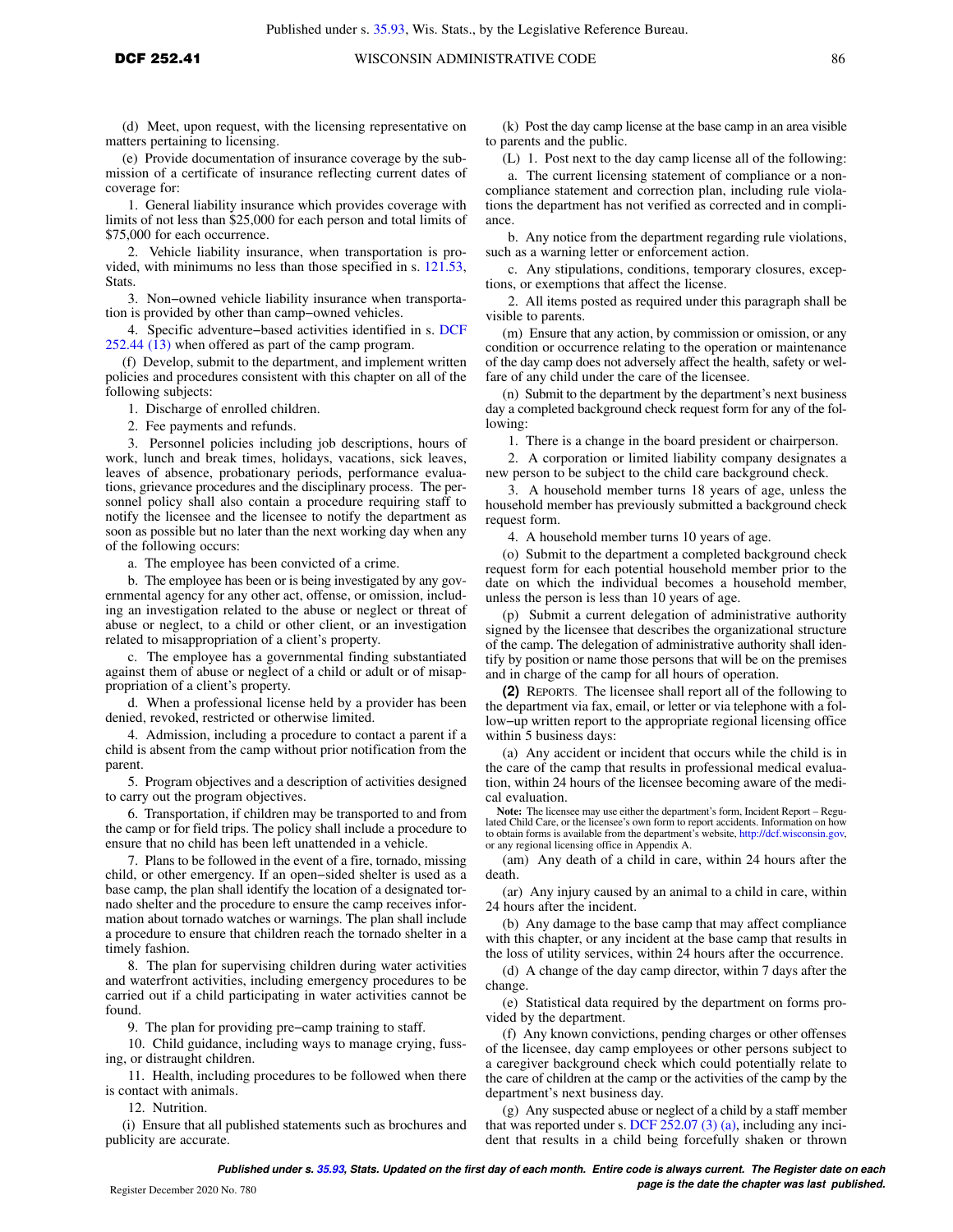against a surface, hard or soft, by a staff member during the child's hours of attendance, within 24 hours after the occurrence.

(gm) Any prohibited actions specified in s. [DCF 252.44 \(2\) \(c\)](https://docs-preview.legis.wisconsin.gov/document/administrativecode/DCF%20252.44(2)(c)) by a staff member to a child during the child's hours of attendance, within 24 hours after the incident.

(h) Any incident involving law enforcement within 24 hours after the occurrence in which any of the following occurs:

1. A licensee, a household member or an employee of the camp is involved in an incident that causes, or threatens to cause, physical or serious emotional harm to an individual, including a child in the care of the camp.

2. A person responsible for transporting children is involved in a traffic−related incident.

(i) Any change in room usage in the base camp, such as using rooms or areas not previously approved for use by children at least 20 working days prior to the change. Changes in room usage shall be approved by the department prior to the change.

(j) Any incident related to a child who leaves the premises of the camp without the knowledge of a counselor or any incident which results in a counselor not knowing the whereabouts of a child in attendance at the camp within 24 hours after the occurrence.

(k) If requested by the department, a plan of correction for cited violations of this chapter or ch. [48](https://docs-preview.legis.wisconsin.gov/document/statutes/ch.%2048), Stats., in a format specified by the department. The department shall receive the plan of correction by the date the department specifies and the plan shall be approved by the department licensing representative.

**Note:** The licensing representative will notify the licensee if a plan of correction is required and provide the plan of correction format with the notification.

(L) Any construction or remodeling on the premises that has the potential to affect an area accessible to children or a condition of the license. Notification shall be in writing before the construction or remodeling begins.

**Note:** It is recommended that the licensee check with the local municipality to determine whether a building permit is required before beginning any construction or remodeling.

**Note:** Alterations, additions, or changes of use to commercial buildings may require submittal of plans to and approval by the Department of Safety and Profes-sional Services or its agent before commencing construction. It is recommended that an architect or engineer be consulted prior to the beginning of any construction or remodeling to determine whether plans must be submitted.

(m) Any confirmed case of a communicable disease reportable under ch. [DHS 145](https://docs-preview.legis.wisconsin.gov/document/administrativecode/ch.%20DHS%20145) in a child enrolled at the day camp or any person in contact with children at the camp, within 24 hours after the camp is notified of the diagnosis. The licensee shall also notify the local health department within 24 hours after the camp is notified of the diagnosis.

(n) Any change in meal preparation arrangements, at least 5 calendar days prior to the change. Camps adding meal preparation after an initial license has been issued shall document compliance with building codes related to kitchens before beginning to prepare meals.

(o) Any change in transportation services, at least 5 calendar days prior to the change.

**(4)** CHILDREN'S RECORDS FILES. (a) The licensee shall create and maintain at the camp a current written record for each child before the child's first day of attendance or subsequent re−enrollment. The licensee shall make the record available to the licensing representative. Each child's file shall include all of the following:

1. Enrollment information consisting of all of the following:

a. The name and birthdate of the child.

b. Names and contact information for the child's parents.

c. The child's home address and telephone number.

d. Address and telephone number where a parent can be reached while the child is in care.

e. Name, address, telephone number and relationship to the child of the person to be notified in an emergency, when a parent cannot be reach immediately.

f. Names, address and telephone number of the physician or medical facility caring for the child.

g. Names, addresses and telephone numbers of persons authorized to pick−up the child or to accept the child who is dropped off.

h. Dates of camp session in which the child is enrolled.

2. Consent from the parent for emergency medical care or treatment;

**Note:** The licensee may use either the department's form, Child Care Enrollment, or the licensee's own form to obtain consent of the child's parent for emergency medical treatment. Information on how to obtain forms is available from the department's website, [http://dcf.wisconsin.gov,](http://dcf.wisconsin.gov) or any regional licensing office in Appendix A.

4. Authorization from the parent for the child to participate in field trips and other off−premises activities, if these are part of the camp program.

**Note:** The licensee may use either the department's forms *Field Trip or Other Activity Permission /Notification — Child Care Centers* and *Child Care Enrollment* or the licensee's own form for securing parental information. Forms are available on the department's website at [https://dcf.wisconsin.gov/cclicensing/ccformspubs.](https://dcf.wisconsin.gov/cclicensing/ccformspubs)

5. Specific written informed consent from the parent for each incident of participation by a child in any research or testing project. The day camp shall obtain and make available to the department and to the parent a statement indicating the sponsor, the subject matter, the specific purpose and the proposed use of results with respect to each project.

Note: The licensee may use either the department's form, Informed Consent for Observation or Testing by an Outside Agency — Child Care Centers, or the licensee's own form for securing the parent's written consent. Information on how to obtain forms is available from the department's website, [http://dcf.wisconsin.gov,](http://dcf.wisconsin.gov) or any regional licensing office in Appendix A.

6. The child's health history and any other matters relating to the child's health; on a form provided by the department.

**Note:** The department's form, Health History and Emergency Care Plan, is used for health history information. Information on how to obtain forms is available from the department's website, [http://dcf.wisconsin.gov,](http://dcf.wisconsin.gov) or any regional licensing office in Appendix A.

6m. Documentation of each child's immunization history that indicates compliance with s. [252.04,](https://docs-preview.legis.wisconsin.gov/document/statutes/252.04) Stats., and ch. [DHS 144](https://docs-preview.legis.wisconsin.gov/document/administrativecode/ch.%20DHS%20144).

7. Authorization from the parent outlining the plan for a child to come to the camp from school, home or other activities and to go from the camp to school, home or other activities unless the child is accompanied by a parent or other authorized pick−up person.

**Note:** The licensee may use either the department's form, Alternate Arrival/Release Agreement — Child Care Centers, or the licensee's own form for securing the parent's signed agreement. Information on how to obtain forms is available from the department's website, [http://dcf.wisconsin.gov,](http://dcf.wisconsin.gov) or any regional licensing office in Appendix A.

8. Assessment of the child's swimming ability, if swimming is included in the program of activities.

**Note:** Either parents or the camp may assess the child's swimming ability.

(c) The licensee shall maintain a current, accurate, written record of the daily attendance and birthdate for each child enrolled in the program. If the hours of arrival and departure of the children vary, the actual time of arrival and departure for each child shall be recorded. Each record shall be maintained as long as the child is enrolled in the program.

**Note:** The department form, Daily Attendance Record — Child Care, may be used to document a child's daily attendance. Information on how to obtain the department's form is available from the department's website, [http://dcf.wisconsin.gov,](http://dcf.wisconsin.gov) or any regional licensing office in Appendix A.

**(5)** PARENTS. (a) The camp director shall notify the parents of a child in care immediately if any of the following occurs:

1. The child becomes ill.

2. The child needs professional evaluation of an injury.

3. The child experiences a head injury, has a seizure, consumes incorrect breastmilk, consumes food or drink that may contain the child's allergen, consumes or comes in contact with poisonous materials, or is given incorrect medication. For purposes of this subdivision, a "head injury" means a bump, blow, or jolt to the head.

4. The child is missing.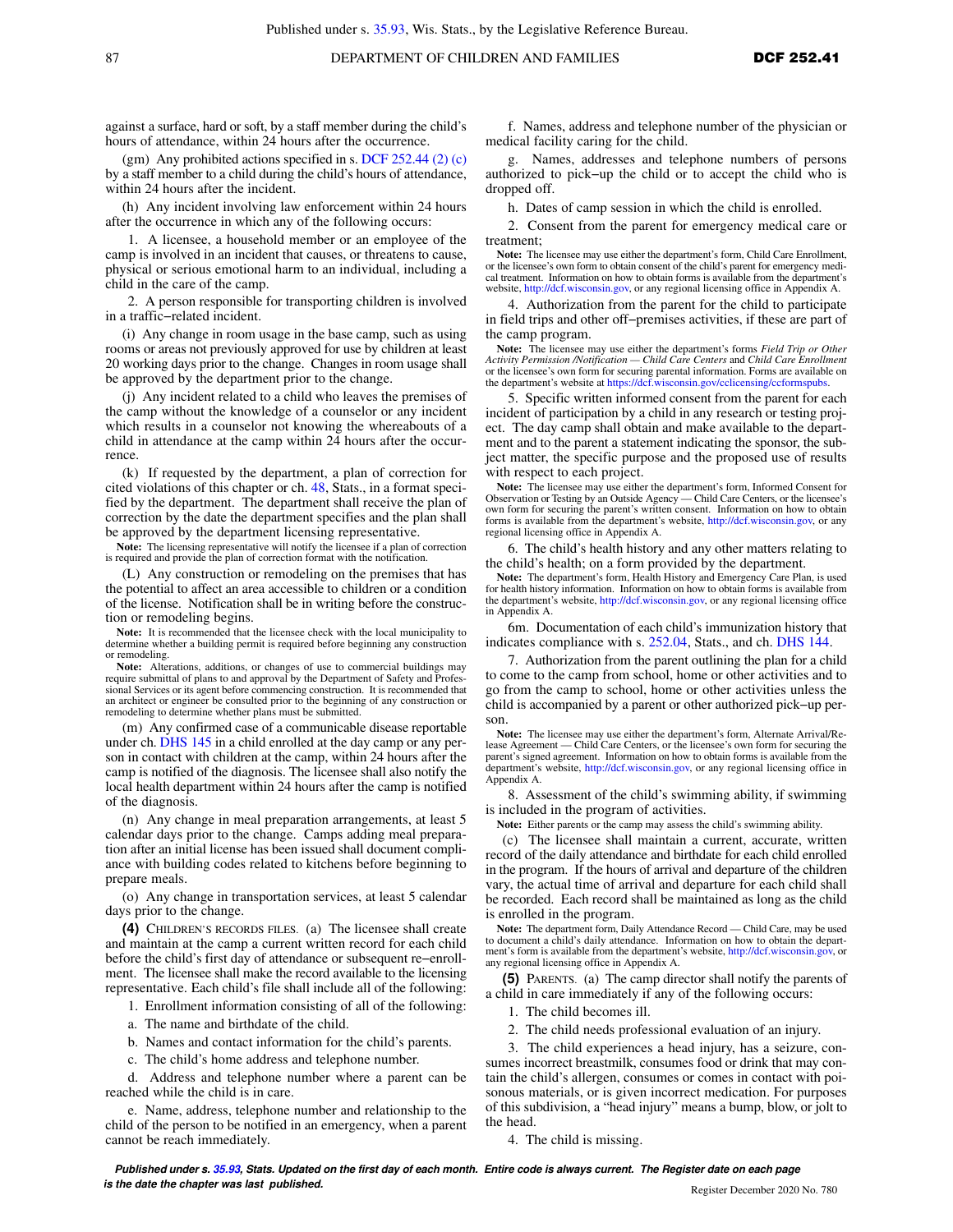(b) If a child in care has been exposed to a confirmed case of a communicable disease reportable under ch. [DHS 145](https://docs-preview.legis.wisconsin.gov/document/administrativecode/ch.%20DHS%20145) and transmitted through normal contact, the camp director shall notify the child's parents when the information becomes known to the camp.

(c) If a child in care has sustained a minor injury that does not appear to require professional medical evaluation, the camp director shall notify the child's parents when the child is picked up at the camp or delivered to the parent or other authorized person.

(d) The camp shall notify the parents of any religious training that is part of the camp program. The reference to the religious component shall be included in any publicity and program objectives and activities.

(e) A copy of this chapter shall be posted or made available in an area of the camp where parents are likely to see it.

(f) A copy of the child care policies of the camp shall be made available to the parents in an area of the camp accessible to parents. Personnel policies do not need to be available to parents.

**History:** Cr. [Register, October, 1984, No. 346,](https://docs-preview.legis.wisconsin.gov/document/register/346/B/toc) eff. 11–1–84; correction in (3) (a) 1. made under s. [13.92 \(4\) \(b\) 7.](https://docs-preview.legis.wisconsin.gov/document/statutes/13.92(4)(b)7.), Stats., [Register November 2008 No. 635](https://docs-preview.legis.wisconsin.gov/document/register/635/B/toc); [CR](https://docs-preview.legis.wisconsin.gov/document/cr/2007/102)  $07-102$ : am. (1) (intro.), (b) to (d), (e) 1. to 3., (f) (d), (3) (a) (intro.), 1., 2., (4) (title), (a) (intro.), 1. a. to h. and 6., r. and recr. (1) (a), (f) 1. to 3., (g) (intro.), 1., 3. to 6., (2) (a), (4) (a) 7. and (b), cr. (1) (e) 4., (f) 3. a. to d., (g) 7. to 9., (k) to (p), (2) (f) to (L), (3) (a) 3. to 6., (c), (4) (a) 8., (c) and (5), r. (2) (c) [Register December 2008 No. 636,](https://docs-preview.legis.wisconsin.gov/document/register/636/B/toc) eff. 1−1−09; corrections in (1) (c), (e) 4., (2)  $(g)$ ,  $(3)$   $(a)$  4. and  $(5)$   $(a)$  1. made under s. 13.92  $(4)$   $(b)$  7., Stats., [Register December](https://docs-preview.legis.wisconsin.gov/document/register/636/B/toc) [2008 No. 636;](https://docs-preview.legis.wisconsin.gov/document/register/636/B/toc) correction in (3) (a) 4. made under s. [13.92 \(4\) \(b\) 7.,](https://docs-preview.legis.wisconsin.gov/document/statutes/13.92(4)(b)7.) Stats., [Register](https://docs-preview.legis.wisconsin.gov/document/register/729/B/toc)<br>[September 2016 No. 729;](https://docs-preview.legis.wisconsin.gov/document/register/729/B/toc) [EmR1918:](https://docs-preview.legis.wisconsin.gov/document/emergencyrules/EmR1918) emerg. cr. (1) (bm), (br), am. (1) (f) (intro.), cr.<br>(1) (f) 4. to 12., r. (1) (g), (h), (j), r. and cr. (2) (am), (ar), am. (2) (b), (g), cr. (2) (gm), (m) to (o), r. (3), am. (4) (a) (intro.), 1. (intro.), r. (4) (a) 3., am. (4) (a) 4., 5., cr. (4) (a) 6m., r. (4) (b), r. and recr. (5), eff. 1−30−19; [CR 19−089:](https://docs-preview.legis.wisconsin.gov/document/cr/2019/89) cr. (1) (bm), (br), am. (1) (f) (intro.), cr. (1) (f) 4. to 12., r. (1) (g), (h), (j), r. and recr. (1) (L), (n) to (p), am. (2) (intro.), (a), cr. (2) (am), (ar), am. (2) (b), (g), cr. (2) (gm), (m) to (o), r. (3), am. (4) (a) (intro.), 1. (intro.), r. (4) (a) 3., am. (4) (a) 4., 5., cr. (4) (a) 6m., r. (4) (b), r. and recr. (5) [Register March 2020 No.](https://docs-preview.legis.wisconsin.gov/document/register/771/B/toc) [771](https://docs-preview.legis.wisconsin.gov/document/register/771/B/toc), eff. 4−1−20.

**DCF 252.42 Personnel. (1)** STAFF RECORDS. (a) The licensee shall maintain a file on each employee that shall be available for examination by the licensing representative. Each employee's file shall include all of the following:

1. The employee's name, address, date of birth, education, position, previous experience in child care including the reason for leaving previous positions, and the name, address, and telephone numbers of persons to be notified in an emergency.

**Note:** The licensee may use the department's form, *Staff Record − Child Care Centers*, or the licensee's own form for recording staff information. The form is available on the department's website at <https://dcf.wisconsin.gov/cclicensing/ccformspubs>.

2. Documentation of any pertinent certification or training required for the position, including department−approved training in shaken baby syndrome prevention and the effects of shaking an infant or young child, taken before to beginning to work with children in care, if the person will provide care to children under 5 years of age.

3. Documentation of a completed child care background check that indicates the person is eligible to work in a child care program.

Note: Information on child care background checks is available on the depart-<br>ment's website,<https://dcf.wisconsin.gov/ccbgcheck>.

4. Documentation of successful completion of pre−camp training.

**Note:** The licensee may use the department's form, *Pre−camp Training Documentation − Day Camps*, or the licensee's own form to document the successful completion of pre−camp training. The form is available on the department's website at <https://dcf.wisconsin.gov/cclicensing/ccformspubs>.

5. Documentation of the days and hours worked when the person was included in the counselor−to−child ratio.

6. Documentation of a high school diploma or its equivalent as determined by the Wisconsin department of public instruction.

(b) The licensee shall maintain a listing at the base camp of the name, address, and telephone number of the person to be notified in the event of an emergency involving an employee.

(c) The licensee shall maintain a staff record that meets the requirements specified in par. [\(a\) 1.](https://docs-preview.legis.wisconsin.gov/document/administrativecode/DCF%20252.42(1)(a)1.) to [6.](https://docs-preview.legis.wisconsin.gov/document/administrativecode/DCF%20252.42(1)(a)6.) for each student teacher or person who works at the camp and is compensated from sources other than the camp.

**(2)** CAMP STAFF. (a) Camp staff members, including the camp director, counselors, and volunteers, shall be physically, mentally, and emotionally able to provide responsible care for all children, including children with disabilities.

(b) 1. Each day camp shall have a person designated as camp director. The camp director shall be responsible for the administration of the camp, including program operations, staff supervision, business operations, food service, health service, and other supportive services.

2. A camp director shall be at least 21 years of age and shall have at least one of the following:

a. The Wisconsin Afterschool and Youth Development Credential.

b. A bachelor's degree in outdoor education, recreation, coaching, juvenile justice, social work, psychology, child development, or education, or another camp−related field.

c. Two or more years of supervisory or administrative experience in an organized camp or children's program.

(d) Counselors who are counted in determining the counselor− to−child ratio shall be at least 18 years of age and have a high school diploma or the equivalent, as determined by the department of public instruction.

(e) In the absence of a regular staff member, there shall be a similarly qualified staff member or substitute to replace the absent staff member.

**(3)** STAFF TRAINING. (a) Each day camp shall develop a written pre−camp training plan. A copy of the plan shall be submitted to the department and implemented. The plan shall include all of the following:

1. A review of the applicable parts of this chapter.

2. A review of camp policies and procedures, as required under s. [DCF 252.41 \(1\) \(f\).](https://docs-preview.legis.wisconsin.gov/document/administrativecode/DCF%20252.41(1)(f))

3. Job responsibilities in relation to job descriptions.

4. Training in the recognition of childhood illnesses and infectious disease control, including handwashing procedures and universal precautions for handling bodily fluids.

**Note:** A copy of the universal precautions may be obtained from the Child Care Information Center by calling 800−362−7353 or from the Occupational Health Sec-tion, Bureau of Public Health, Department of Health Services, 1 W. Wilson St. Madison, WI 53703.

5. Daily activity plans and schedules.

6. First aid procedures.

7. A review of plans required under ss. [DCF 252.41 \(1\) \(f\) 7.](https://docs-preview.legis.wisconsin.gov/document/administrativecode/DCF%20252.41(1)(f)7.) and [8.](https://docs-preview.legis.wisconsin.gov/document/administrativecode/DCF%20252.41(1)(f)8.) and [252.43 \(2\),](https://docs-preview.legis.wisconsin.gov/document/administrativecode/DCF%20252.43(2)) including the plans for a missing child, fire, or tornado, and for supervision when children are swimming, if applicable.

8. The procedure for ensuring that camp counselors know the children assigned to their care and their whereabouts at all times.

9. Training in the use of fire extinguishers and recognition of local poisonous plants, snakes, and other potential hazards on the premises, and procedures to be followed to protect the children from these hazards.

10. A review of child abuse and neglect laws and the camp reporting procedures.

11. Information on the care of children with disabilities enrolled in the camp and the procedure for sharing information related to a child's special health care needs, including any physical, emotional, social, or cognitive disabilities with any person who may be assigned to care for that child throughout the day.

12. Child management techniques.

13. For any person who will be providing care and supervision to children under 5 years of age, department−approved training in shaken baby syndrome and abusive head trauma and appropriate ways to manage crying, fussing, or distraught children.

**Published under s. [35.93,](https://docs-preview.legis.wisconsin.gov/document/statutes/35.93) Stats. Updated on the first day of each month. Entire code is always current. The Register date on each Page is the date the chapter was last published. page is the date the chapter was last published.**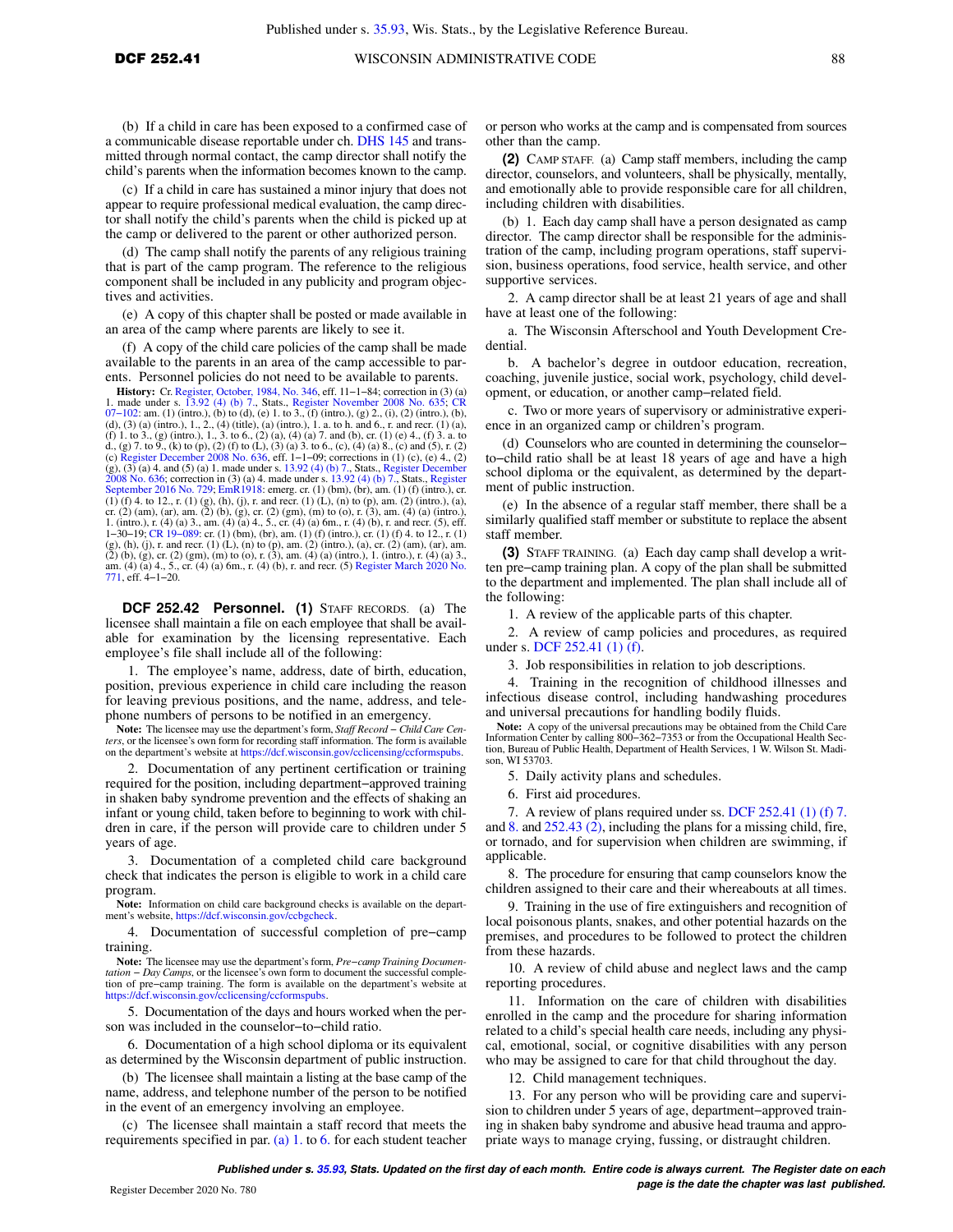(b) All counselors and volunteers who are counted in determining the counselor−to−child ratio shall receive pre−camp training. The pre−camp training shall be for a minimum of 24 hours and shall include orientation at the base camp.

(c) Volunteers who are not counted as counselors for meeting the required counselor−to−child ratio are exempt from the 24−hour pre−camp training if all of the following conditions are met:

1. The volunteer receives at least 4 hours of training in day camp programming, as required under par. [\(a\),](https://docs-preview.legis.wisconsin.gov/document/administrativecode/DCF%20252.42(3)(a)) including orientation at the base camp.

2. The volunteer works under the supervision of a counselor who has met the training requirements specified in par. [\(b\)](https://docs-preview.legis.wisconsin.gov/document/administrativecode/DCF%20252.42(3)(b)).

(d) The camp director shall plan and implement monthly staff meetings that provide ongoing supervision and in−service training for the staff.

(e) All camp staff in regular contact with the children, including the camp director and each counselor, shall obtain and maintain a current certificate of completion for child and adult cardiopulmonary resuscitation (CPR), including department−approved training in the use of an automatic external defibrillator prior to working with children in care. The CPR training may be included in pre−camp training.

(f) The camp director shall coordinate the volunteer program and keep on file documentation of the days and hours worked for volunteers who are included for meeting the required counselor− to−child ratio.

**(4)** HEALTH. (a) No licensee, employee, volunteer, visitor, or parent with symptoms of a communicable disease reportable under ch. [DHS 145](https://docs-preview.legis.wisconsin.gov/document/administrativecode/ch.%20DHS%20145) or a serious illness that presents a safety or health risk to children may be in contact with the children in care.

(b) 1. No licensee, employee, volunteer, visitor, or parent whose behavior gives reasonable concern for the safety of the children may be in contact with the children in care.

2. The department may require a licensee, employee or other person in contact with the children in care whose behavior gives reasonable concern for the safety of children to submit to an examination by a licensed mental health professional as a condition of licensure or employment.

(c) No person with a health history of typhoid, paratyphoid, dysentery, or other diarrheal disease may work in a camp until it is determined by appropriate tests that the person is not a carrier of the disease.

**History:** Cr. [Register, October, 1984, No. 346](https://docs-preview.legis.wisconsin.gov/document/register/346/B/toc), eff. 11–1−84; CR 04–040: cr. (2) (a) 11. [Register December 2004 No. 588,](https://docs-preview.legis.wisconsin.gov/document/register/588/B/toc) eff. 1–1–05; correction in (2) (a) 7. made under s. [13.92 \(4\) \(b\) 7.,](https://docs-preview.legis.wisconsin.gov/document/statutes/13.92(4)(b)7.) Stats., [Register November 2008 No. 635](https://docs-preview.legis.wisconsin.gov/document/register/635/B/toc); [CR 07−102](https://docs-preview.legis.wisconsin.gov/document/cr/2007/102): am. (1) (a), (c), (d), (2) (a) (intro.), 1. to 4., (b), (c) (intro.), 1., 2., (d), (3) (title), (a), (b), (d), (e) and (4) (title), r. and recr. (2) (a) 7. to 11., (3) (c) and (f), cr. (2) (a) 12., 13., (e) to (g), (3) (g) to (k), (4) (b), (c) and Table, renum. (4) to be (4) (a) and am. [Register](https://docs-preview.legis.wisconsin.gov/document/register/636/B/toc) [December 2008 No. 636,](https://docs-preview.legis.wisconsin.gov/document/register/636/B/toc) eff. 1-1-09; corrections in (2) (a) 2., 7., (3) (b), (f), (k), (4) and Table made under s. 13.92 (4) (b)

**DCF 252.425 Supervision and grouping of children. (1)** SUPERVISION. (a) Each child shall be supervised at all times to guide the child's behavior and activities, prevent harm, and ensure safety.

(b) All children in care shall be assigned to a counselor. The camp shall implement a procedure to ensure that the number, names, and whereabouts of children in care are known to the assigned camp counselor at all times.

(c) 1. Counselors who are included for meeting the required counselor−to−child ratio may not provide care to children more than 12 hours in any 24−hour period.

2. Notwithstanding subd. [1.,](https://docs-preview.legis.wisconsin.gov/document/administrativecode/DCF%20252.425(1)(c)1.) camps that provide an occasional overnight activity for children enrolled in the camp may allow a counselor to provide care for children for more than 12 hours in the 24−hour period to permit the counselor to remain with the children during the overnight session.

(d) No licensee, employee, volunteer, or other individual in contact with children may consume alcoholic beverages or any non−prescribed controlled substance specified in ch. [961](https://docs-preview.legis.wisconsin.gov/document/statutes/ch.%20961) Stats., on the premises of the camp or be under the influence of any alcohol or non−prescribed controlled substance, during the hours of the camp's operation.

(e) A child may not be released to any person who has not been previously authorized by the parent.

(f) The camp shall implement a procedure to contact a parent if a child is absent from the camp without prior notification from the parent.

(g) A child may not be in care for more than 14 hours in any 24−hour period.

(h) The camp director shall be at the camp during the hours of operation, except if any of the following conditions are met:

1. The camp director is on a field trip with all of the children.

2. The camp director is on a field trip with some of the children and has a reliable method of communicating easily with the camp.

3. Another qualified person that is identified in the written delegation of administrative authority under s. DCF 252.41  $(1)$  (p) is present at the camp and is authorized to make decisions for the camp.

(i) When 9 or more children are present at the camp, there shall be at least 2 adults available at all times and at least one of the adults shall be a counselor.

**(2)** GROUPING OF CHILDREN. (a) 1. Except as provided in subds. [2.,](https://docs-preview.legis.wisconsin.gov/document/administrativecode/DCF%20252.425(2)(a)2.) [3.](https://docs-preview.legis.wisconsin.gov/document/administrativecode/DCF%20252.425(2)(a)3.), and [4.](https://docs-preview.legis.wisconsin.gov/document/administrativecode/DCF%20252.425(2)(a)4.), the ratio of counselors to children may not be less than the minimum number of counselors to children specified in Table DCF 252.425.

**TABLE DCF 252.425 COUNSELOR−TO−CHILD RATIO FOR CHILDREN IN A DAY CAMP**

| Age of Children     | <b>Minimum Number of</b><br><b>Counselors to Children</b> |
|---------------------|-----------------------------------------------------------|
| 3 Years to 4 Years  | 1:4                                                       |
| 4 Years to 5 Years  | 1:6                                                       |
| 5 Years and 6 Years | 1:12                                                      |
| 7 Years and Over    | 1:18                                                      |

2. When there is a mixed−age group, the counselor−to−child ratio shall be adjusted on a pro rata basis, according to age.

**Note:** The department's form, *Counselor−to−Child Ratio Worksheet* may be used to prorate the staff−to−child ratio for mixed age groups. Information on how to obtain forms is available on the department's website, [https://dcf.wisconsin.gov/cclicens](https://dcf.wisconsin.gov/cclicensing/ccformspubs)[ing/ccformspubs.](https://dcf.wisconsin.gov/cclicensing/ccformspubs)

3. When children 7 years of age and older are served in the same group with children ages 3 and 4, the ratio of counselors to children in the group shall be consistent with the requirements for the youngest children in the group as specified in Table DCF 252.425.

4. When 9 or more children are on a field trip, at least 2 adults shall accompany the children. The counselor−to−child ratios in Table DCF 252.425 shall be met on field trips.

(b) Support staff, such as maintenance, clerical, housekeeping, and food service staff, may only be considered in determining counselor–to–child ratios if the support staff meet the qualifications of a camp counselor and are giving full attention to the care and supervision of children.

(c) A camp counselor may not engage in any duties that are not related to caring for children while he or she is counted in meeting the required counselor–to–child ratios.

(d) Children of staff who attend the camp and who are on the premises for supervision and care shall be counted in the determination of counselor−to−child ratios.

**History:** [EmR1918](https://docs-preview.legis.wisconsin.gov/document/emergencyrules/EmR1918): emerg. cr., eff. 1−30−19; [CR 19−089](https://docs-preview.legis.wisconsin.gov/document/cr/2019/89): cr. [Register March](https://docs-preview.legis.wisconsin.gov/document/register/770/B/toc) [2020 No. 770](https://docs-preview.legis.wisconsin.gov/document/register/770/B/toc), eff. 4−1−20; correction in (2) (a) 1. made under s. [35.17,](https://docs-preview.legis.wisconsin.gov/document/statutes/35.17) Stats., [Reg](https://docs-preview.legis.wisconsin.gov/document/register/770/B/toc)[ister March 2020 No. 770](https://docs-preview.legis.wisconsin.gov/document/register/770/B/toc).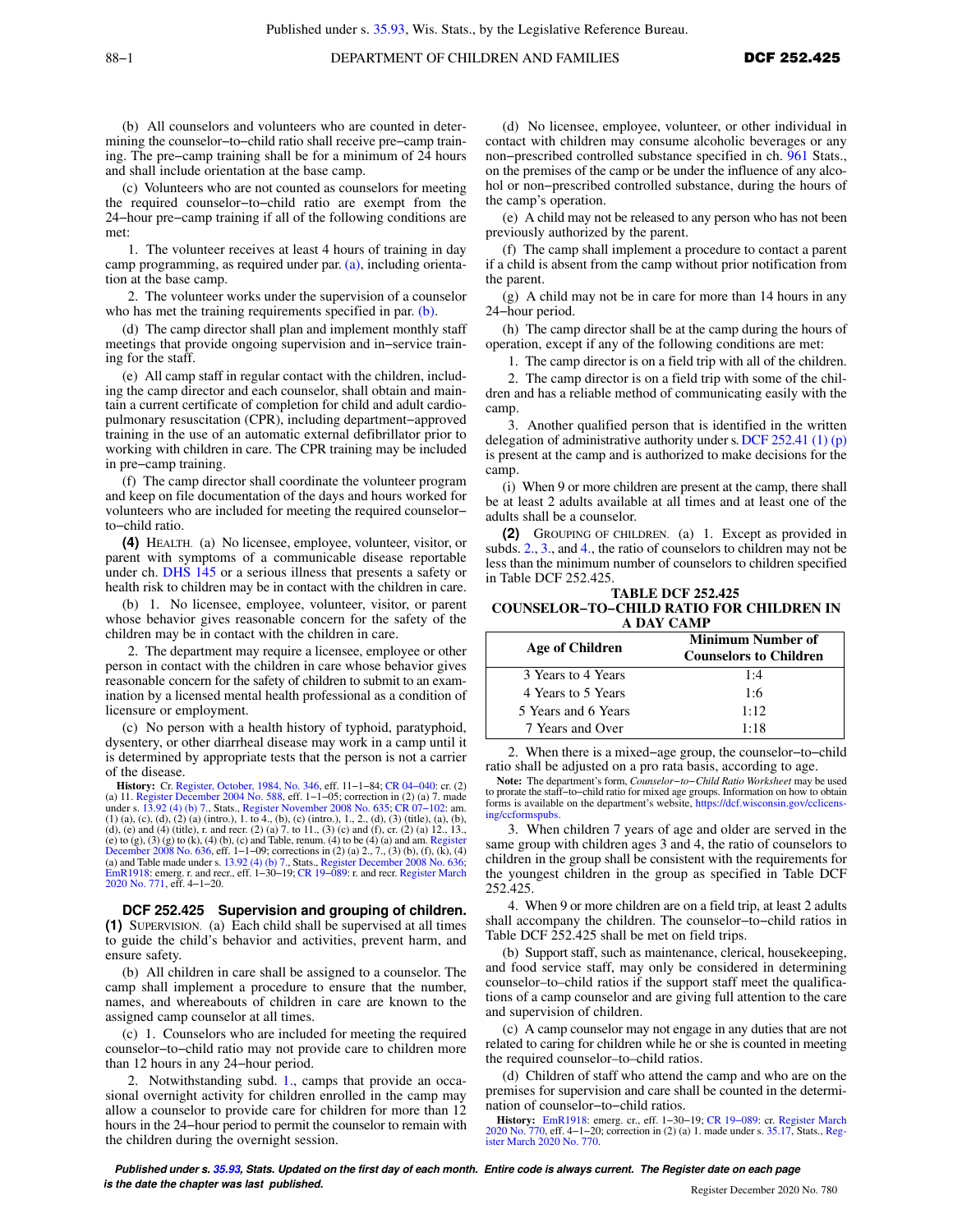BUILDING. (a) The licensee shall identify a base camp that provides an environment that allows the program to be oriented to the out−of−doors. The base camp shall be maintained in a clean and sanitary condition at all times.

(b) The base camp shall have a building or shelter for use by the camp during inclement weather. If the shelter is not enclosed, the camp shall implement a procedure for ensuring that children are protected from the elements.

(c) The base camp shall be located on a well−drained site not subject to flooding. The premises shall be properly graded to prevent the accumulation of storm or other waters that may create hazards to the property or to the health or safety of the occupants. No camp may be located in an area that is situated so that drainage for any source of filth, such as garbage or animal waste disposal, can be deposited on the site.

**Note:** Local authorities should be consulted to obtain any required zoning clear-ances or building permits. Chapter [NR 115](https://docs-preview.legis.wisconsin.gov/document/administrativecode/ch.%20NR%20115) and s. [NR 116.12 \(2\) \(b\)](https://docs-preview.legis.wisconsin.gov/document/administrativecode/NR%20116.12(2)(b)) may affect the camp's location with regard to flood plains and shore land areas.

(d) Buildings and shelters on sites used or constructed primarily for day camp purposes shall comply with the applicable Wisconsin Commercial Building Code and applicable local ordinances. A copy of the building inspection report shall be on file with the department.

**Note:** Inspections can be obtained from a commercial building inspector certified by the Department of Safety and Professional Services in accordance with chapter SPS 305, "Licenses, Certifications, and Registration," or a Wisconsin architect regis-tered in accordance with chapter A−E 3, Architect Registration, or a Wisconsin engineer registered in accordance with chapter A−E 4, Professional Engineer Registration. Local authorities should be consulted to obtain any required zoning clearances or building permits.

(e) All buildings and structures used by children for day camp purposes shall have not less than 2 plainly marked exits that are free of obstruction.

(f) The base camp premises and any structures used by children on the premises shall be free of litter, safe, well maintained, in good repair, and clean.

(g) If the base camp includes an enclosed building used by children, the inside temperature of the building may not be less than 67 degrees Fahrenheit. If the inside temperature exceeds 80 degrees Fahrenheit, the licensee shall provide for air circulation with fans or by other means.

(h) Painted exterior and interior surfaces accessible to children shall be free of flaking or deteriorating paint and finished with lead−free paint or other non−toxic material.

(i) Garbage and refuse at the base camp shall be kept in rigid, watertight, and leak−proof containers with tight−fitting covers and disposed of as necessary to prevent decomposition and overflow.

(j) The areas around garbage and refuse containers shall be clean and dry.

(k) Solid waste disposal sites on the premises must be licensed by the department of natural resources.

(L) The growth of brush, weeds, grass, and plants shall be controlled in the base camp area to prevent the harborage of noxious insects, rodents, and any other animals.

(m) Chemical and other insect, weed, and rodent control measures shall be used in accordance with label instructions.

**(2)** EMERGENCY PLANS AND DRILLS AND OPEN FIRES. (a) Children shall be protected from indoor and outdoor hazards, including any recalled products.

**Note:** Lists of recalled products are available on the Department of Agriculture, Trade and Consumer Protection website at [https://datcp.wi.gov/Pages/Publications/](https://datcp.wi.gov/Pages/Publications/KeepYourKidsSafeNewsletter.aspx) [KeepYourKidsSafeNewsletter.aspx](https://datcp.wi.gov/Pages/Publications/KeepYourKidsSafeNewsletter.aspx) or by contacting the U.S. consumer products safety commission (US CPSC) at 1−800−638−2772.

(b) Materials harmful to children, including drugs, pesticides, flammable or combustible materials, insecticides, matches, cleaning supplies, bleaches, and other hazardous, toxic, or poisonous materials shall be stored in the original, covered, and labeled container in areas not accessible to children. Power tools shall be stored so they are inaccessible to children.

(c) A motor vehicle shall be immediately available at the camp in case of emergency if a public or private rescue or emergency vehicle cannot arrive at the camp within 10 minutes of a phone call.

(d) Smoking is prohibited anywhere on the premises or in a vehicle used to transport children when children are in care.

(e) The camp shall have a working telephone at the camp during the hours of operation. A list of emergency telephone numbers, including fire, law enforcement, and poison control shall be in a location known to all camp counselors. In this paragraph, "telephone" does not include a pay telephone requiring payment to reach the operator or a telephone in a locked room.

**(3)** EMERGENCY PLANS AND DRILLS. (a) Each camp shall have a written plan for taking appropriate action in the event of an emergency situation, including a fire, tornado, or natural disaster, extreme heat or cold, lost or missing children, a missing swimmer, an accident, an illness, allergic reactions, human−caused events, such as threats to the premises or its occupants, or other circumstances requiring immediate attention. The plan shall include specific procedures that address all of the following:

1. Evacuation, relocation, shelter−in−place, and lockdown.

2. Procedures for ensuring that the needs of children with disabilities are met.

3. Communication with parents.

4. Connecting children with their parents if the camp is required to evacuate the premises.

(b) Each staff member shall be informed of and knowledgeable about his or her duties in the event of an emergency and appropriate evacuation routes.

(c) All fire protection facilities and equipment, including fire extinguishers, shall be operable and maintained in working order by a qualified person. Each fire extinguisher shall be inspected once per year by a qualified person and have a label indicating its present condition and the date of the last inspection.

(d) Before camp opens, written notification of the camp operation shall be given to the nearest fire department or forest ranger service for protection in case of fire. The notification shall include the dates the camp will be operational and the number and ages of children in care.

(e) Any necessary permits required for operation of incinerators or for open fires shall be secured and available for review by a licensing representative.

**Note:** The department recommends that the licensee contact the local municipality and the Department of Natural Resources prior to the camp opening to determine what permits are required.

(f) The clearing around open fires shall be free of burnable materials for a radius of 6 feet.

**(3m)** FOOD PREPARATION, SERVICE, AND STORAGE. (a) When meals are prepared or heated on the premises, the kitchen area shall be equipped with a microwave or stove, a refrigerator, a sink, and utensils that are necessary to prepare and serve meals. The sink shall be used exclusively for food preparation and dishwashing.

(b) Camps preparing or serving only snacks are not required to have a sink unless dishes or utensils requiring dishwashing are used. Camps preparing or serving only snacks are not required to have a microwave or stove unless the snacks require heating.

(c) All equipment and utensils used for preparing, serving, or storing food shall have smooth hard surfaces, be easily cleanable, in good repair, durable, non−toxic, and free of cracks, seams, chips, and roughened areas, and be maintained in a clean and sanitary condition.

(d) Single−service utensils and food containers may not be reused.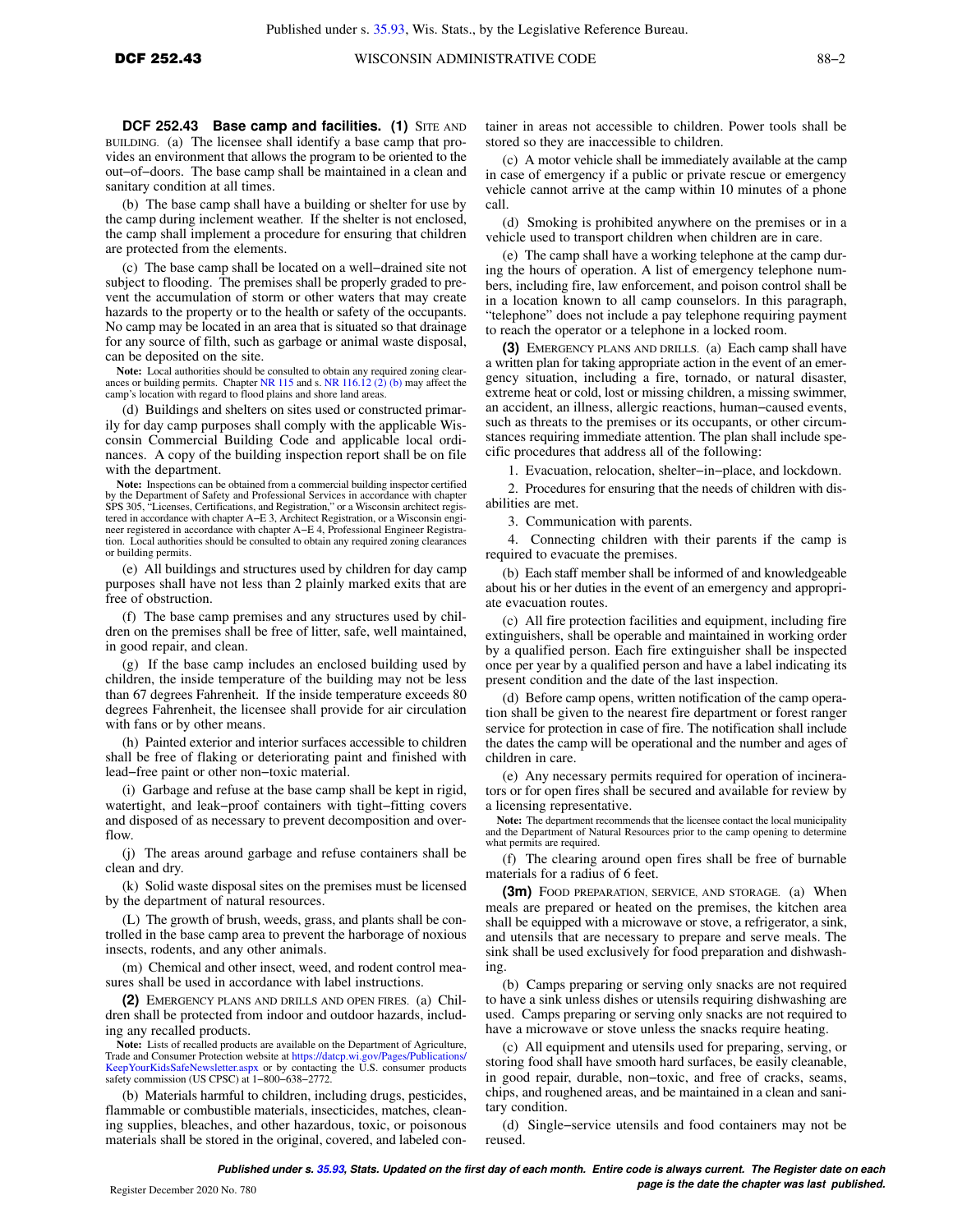(e) Foods shall be stored at temperatures that protect against spoilage. Milk and other perishable food shall be maintained at or below 40 degrees Fahrenheit.

(f) Food shall be protected from potential contamination and adulteration, including dirt, insects, rodents, or animals. Dry foods, such as cereals, crackers, and pasta shall be stored in bags with zip−type closures or metal, glass, or food−grade plastic containers with tight−fitting covers and shall be labeled and dated. In this paragraph, "food−grade plastic" means any plastic material used in the manufacture of dishes or utensils which has been found not harmful to human health by the national sanitation foundation.

(g) Raw fruits and vegetables shall be washed before being served or cooked.

(h) Meals shall be prepared at the base camp in a central kitchen operated by the camp or in another location that has been inspected by a representative of a state agency. Food delivery vehicles shall be equipped with clean containers or cabinets to store food while in transit. Containers for cold food shall be capable of maintaining the temperature at or below 40 degrees Fahrenheit and containers for hot food shall be capable of maintaining the temperature at or above 140 degrees Fahrenheit.

**Note:** The rules for restaurants and other public eating establishments are in ss. [ATCP 75.101](https://docs-preview.legis.wisconsin.gov/document/administrativecode/ATCP%2075.101) to [75.112](https://docs-preview.legis.wisconsin.gov/document/administrativecode/ATCP%2075.112). Chapter [ATCP 75](https://docs-preview.legis.wisconsin.gov/document/administrativecode/ch.%20ATCP%2075) is at [https://docs.legis.wisconsin.gov/](https://docs.legis.wisconsin.gov/code/admin_code/atcp) [code/admin\\_code/atcp.](https://docs.legis.wisconsin.gov/code/admin_code/atcp)

(i) Extra food that was prepared but not served shall be dated, refrigerated promptly, and used within 36 hours, or frozen immediately for use within 6 months.

**(4)** WATER*.* (a) A supply of safe drinking water shall be available to children at all times from disposable cups, covered water bottles labeled with the child's name, or angle jet type drinking fountains. Common use of drinking cups is prohibited.

**Note:** It is recommended that single−use disposable water bottles not be reused.

(b) 1. When a public water system is not available, a private well may be used if it is approved by the department of natural resources. At least 2 weeks prior to the camp opening each year, water samples from an approved well shall be tested for lead and bacteria by a laboratory certified under ch. [ATCP 77.](https://docs-preview.legis.wisconsin.gov/document/administrativecode/ch.%20ATCP%2077) The water supply shall be bacteriologically safe. The laboratory report shall be made available to the department upon request.

2. If the results of the water test under subd. [1.](https://docs-preview.legis.wisconsin.gov/document/administrativecode/DCF%20252.43(4)(b)1.) indicate the water is bacteriologically unsafe, the water shall be appropriately treated and re−tested until it is determined to be safe. Bottled water shall be used on a temporary basis until the water is determined to be safe.

**Note:** Camps using a private well that serves at least 25 of the same people over 6 months of the year are considered to have a non−transient non−community water system (NTNC) and must be in compliance with Chapter [NR 809,](https://docs-preview.legis.wisconsin.gov/document/administrativecode/ch.%20NR%20809) Safe Drinking Water Act Standards. Contact the nearest department of natural resources office from the list at [https://dnr.wi.gov/Contact/SSbyCounty.html.](https://dnr.wi.gov/Contact/SSbyCounty.html)

(d) Where running water is not available, a covered drinking water container that is easily distinguishable from other containers, constructed of a food grade material that does not permit the water to become contaminated by dirt, insects, or animals, and suitable for pouring or equipped with a faucet shall be provided. Dipping into water from the container is prohibited. The container shall be cleaned and sanitized daily. The water source shall be a public water supply or as specified in par. [\(b\)](https://docs-preview.legis.wisconsin.gov/document/administrativecode/DCF%20252.43(4)(b)).

**(5)** WASHROOMS AND TOILET FACILITIES*.* (a) Handwashing and toileting facilities shall be provided and accessible to children.

(b) Single−use disposable towels shall be provided and accessible to children.

(c) Soap, toilet paper, and a wastepaper container shall be provided and accessible to children.

(d) Outdoor toilets, when used, shall be constructed according to the requirements of the applicable Wisconsin commercial building codes and maintained in good repair.

(e) A portable toilet shall be in compliance with s. [SPS 391.13](https://docs-preview.legis.wisconsin.gov/document/administrativecode/SPS%20391.13) and local ordinances.

(f) Plumbing shall comply with all applicable sections of Wisconsin plumbing codes.

(g) Liquid waste disposal shall be connected to a public sewer, if available. If not available, liquid waste disposal shall be in accordance with chs. [SPS 382,](https://docs-preview.legis.wisconsin.gov/document/administrativecode/ch.%20SPS%20382) [383](https://docs-preview.legis.wisconsin.gov/document/administrativecode/ch.%20SPS%20383), and [384.](https://docs-preview.legis.wisconsin.gov/document/administrativecode/ch.%20SPS%20384)

(h) Handwashing and toilet facilities shall be in clean and sanitary condition.

**History:** Cr. [Register, October, 1984, No. 346,](https://docs-preview.legis.wisconsin.gov/document/register/346/B/toc) eff. 11-1-84; corrections in (1) (d)  $(9 \mod 16)$  (e) made under s. 13.93 (2m) (b) 7, Stats, Register November 2008, [CR](https://docs-preview.legis.wisconsin.gov/document/cr/2004/40) (1-1-05; correction in (3) (c) 1. made under s. 13.92 correction in (3) (e) 7. made under s.  $13.92$  (4) (b) 7., Stats., Register January [No. 673;](https://docs-preview.legis.wisconsin.gov/document/register/673/B/toc) [EmR1918:](https://docs-preview.legis.wisconsin.gov/document/emergencyrules/EmR1918) emerg. r. and recr. (1) (f), cr. (1) (h) to (m), r. and recr. (2), (3), cr. (3m), (4), (5), eff. 1–30−19; CR 19–089: r. and recr. (1) (f), cr. (1) (h) to (m), r. and recr. (2), (3), cr. (3m), (4), (5) [Register March 2020 No. 771](https://docs-preview.legis.wisconsin.gov/document/register/771/B/toc), eff. 4−1−20; correction in (2) (title) made under s. 13.92 (4) (b) 2., Stats., [Register 2020 No. 771.](https://docs-preview.legis.wisconsin.gov/document/register/771/B/toc)

**DCF 252.44 Program. (1)** PROGRAM PLANNING AND IMPLEMENTATION. (a) Each day camp shall have a program of activities that shall be planned according to the developmental level of each child and each group of children and intended to expose children to a variety of cultures. The needs of children with disabilities shall be considered when planning the programming and activities for enrolled children. The program of activities shall focus on the out−of−doors and the natural environment and shall reflect the camp's written policies. The program shall provide each child with experiences which will promote all of the following:

1. An appreciation and understanding of the natural environment.

- 2. Large and small muscle development.
- 3. Intellectual growth.
- 4. Self−esteem and positive self−image.
- 5. Opportunities for recreation.
- 6. Social interaction.
- 7. Creative expression.
- 8. Self−expression and communication skills.
- 9. Literacy skills.

Note: With parental consent and consultation, it is recommended that camps who care for children who have an Individualized Education Program (IEP) coordinate programming activities with the local school district.

(b) The program shall:

1. Protect the children from excessive fatigue and from overstimulation.

2. Encourage spontaneous activities.

- 3. Be planned to provide a flexible balance each day of:
- a. Active and quiet activities.
- b. Individual and group activities.

4. Provide daily opportunities for children to play outdoors except during inclement weather or when not advisable for health reasons.

5. Provide reasonable regularity in eating, resting and other routines.

6. Provide daily periods when a variety of experiences are concurrently available for the children to select their own activities.

7. Limit the amount of time that children are kept waiting in lines or assembled in large groups during routines such as toileting and eating and intervals between activities.

**(2)** CHILD GUIDANCE. (a) Each day camp shall have a written policy on guiding children's behavior which provides for positive guidance, redirection and the setting of clear−cut limits. The policy shall be designed to help each child develop self−control, self− esteem, and respect for the rights of others.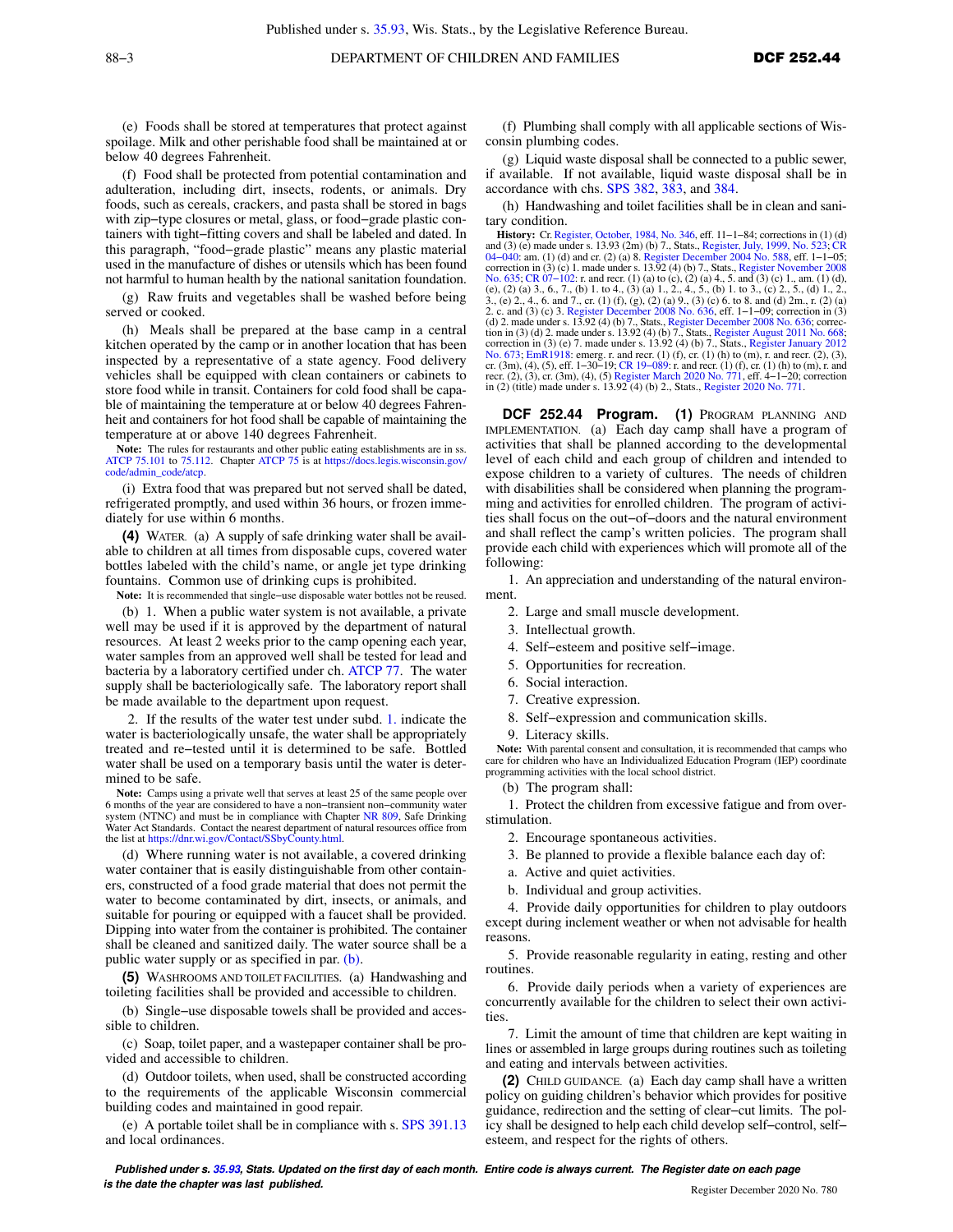(b) If a camp uses time−out periods to deal with unacceptable behavior, time−out periods may not exceed 3 minutes, and the procedures shall be included in the camp's child guidance policy as specified in par. [\(a\)](https://docs-preview.legis.wisconsin.gov/document/administrativecode/DCF%20252.44(2)(a)). For purposes of this paragraph, a "time− out" is an interruption of unacceptable behavior by the removal of the child from the situation, not to isolate the child, but to allow the child an opportunity to pause, and with support from a counselor, reflect on behavior and gain self−control.

(c) Actions that may be psychologically, emotionally or physically painful, discomforting, dangerous or potentially injurious are prohibited. Examples of prohibited actions include:

1. Spanking, hitting, pinching, shaking, slapping, twisting, throwing or inflicting any other form of corporal punishment.

2. Verbal abuse, threats or derogatory remarks about the child or the child's family.

3. Physical restraint, binding or tying to restrict movement or enclosing in a confined space such as a closet, locked room, box or similar cubicle.

4. Withholding or forcing meals, snacks or naps.

5. Actions that are aversive, cruel, frightening or humiliating.

(d) Children shall not be punished for lapses in toilet training.

**(3)** EQUIPMENT AND FURNISHINGS. (a) The camp shall provide program equipment and furnishings in a variety and quantity that allows staff to implement activities outlined in the written policy on program objectives and activities required under s. [DCF](https://docs-preview.legis.wisconsin.gov/document/administrativecode/DCF%20252.41(1)(f)5.) [252.41 \(1\) \(f\) 5.](https://docs-preview.legis.wisconsin.gov/document/administrativecode/DCF%20252.41(1)(f)5.) and meets all of the following criteria:

1. Provides for large muscle development.

2. Provides construction activities and for the development of manipulative skills.

3. Encourages social interaction.

4. Provides intellectual stimulation.

5. Encourages creative expression.

(b) All equipment and furnishings, whether or not owned by the camp, shall be:

1. Scaled to the developmental level, size and ability of the children.

2. Safe, durable, of sturdy construction with no sharp, rough, loose, protruding, pinching or pointed edges, or areas of entrapment, in good operating condition, and anchored when necessary.

3. Placed to avoid danger of accident and collision and to permit freedom of action.

4. Used in accordance with all manufacturer's instructions and any manufacturer's recommendations that may affect the safety of children in care.

(c) Equipment and materials which reflect an awareness of cultural and ethnic diversity shall be provided.

(d) No trampolines or inflatable bounce surfaces on the premises may be accessible to children or used by children in care.

**(4)** REST. When a session is more than 4 hours in length, there shall be a rest period or period of quiet activities of at least 30 minutes for all children under 5 years of age.

**(5)** MEALS, SNACKS, AND FOOD SERVICE. (a) Food shall be provided in accordance with Table DCF 252.44 which is based on the amount of time children are present. Food may be served at flexible intervals, but no child may go without nourishment for longer than 3 hours.

## TABLE 252.44 MEAL AND SNACK REQUIREMENTS FOR EACH CHILD AT A DAY CAMP

| Time Children Are Present | Number of Meals and Snacks |
|---------------------------|----------------------------|
| $2\frac{1}{2}$ to 4 hours | 1 snack                    |
| 4 to 8 hours              | 1 snacks and 1 meal        |

| 8 to 10 hours    | 2 snacks and 1 meal       |
|------------------|---------------------------|
| 10 hours or more | 2 meals and 2 or 3 snacks |

(b) Camp−provided transportation time shall be included in determining the total number of hours a child is present for the purpose of par. [\(a\)](https://docs-preview.legis.wisconsin.gov/document/administrativecode/DCF%20252.44(5)(a)).

(c) Food allergies of specific children shall be reported to cooks, counselors and substitutes having direct contact with children.

(d) Menus for meals and snacks provided by the camp shall:

1. Be posted in the kitchen and in a conspicuous place accessible to parents.

2. Be planned at least one week in advance, dated and kept on file for 3 months.

3. Be available for review by the department.

4. Include diverse types of food.

(e) At a minimum, each meal and snack provided to children shall meet the U.S. department of agriculture child and adult care food program minimum meal requirements for amounts and types of food. Additional portions of vegetables, fruits, bread, and milk shall be available.

Note: The USDA meal program requirements may be found on the website, [http://www.fns.usda.gov/cacfp/meals−and−snacks.](http://www.fns.usda.gov/cacfp/meals-and-snacks)

(f) When food for a child is provided by the child's parent, the camp shall provide the parent with information about requirements for food groups and quantities specified by the U.S. department of agriculture child and adult care food program minimum meal requirements.

(g) A special diet, based on a medical condition, excluding food allergies, but including nutrient concentrates and supplements, may be served only upon written instruction of a child's physician and upon request of the parent. A special diet based on a food allergy may be served upon the written request of the parent.

**(6)** HEALTH. (a) *Observation.* Each child upon arrival at the camp shall be observed by a staff person for symptoms of illness. For an apparently ill child, the procedure under par. [\(c\)](https://docs-preview.legis.wisconsin.gov/document/administrativecode/DCF%20252.44(6)(c)) shall be followed.

(b) *Health supervision.* There shall be an adult at the camp at all times who is responsible for health supervision. The on−site health supervisor shall be one of the following:

1. A physician licensed in Wisconsin.

2. A registered nurse or practical nurse licensed in Wisconsin.

3. A physician assistant licensed in Wisconsin.

4. An emergency medical technician.

5. A person currently certified as having completed the American Red Cross Standard First Aid course or equivalent.

(bm) If a public or private rescue or emergency vehicle cannot arrive at the camp within 10 minutes of a phone call, a person who is certified by the department as a first responder under ch. [DHS](https://docs-preview.legis.wisconsin.gov/document/administrativecode/ch.%20DHS%20110) [110](https://docs-preview.legis.wisconsin.gov/document/administrativecode/ch.%20DHS%20110) must be on the premises during the hours when children are present. This person may serve as the camp health supervisor.

(c) *Ill child procedure.* 1. There shall be an isolation or first aid area for the care of children who become ill. If the area is not a separate room, it shall be separated from space used by other children by a partition, screen or other means.

2. When an apparently ill child is observed in the day camp, the following procedures shall apply:

a. A child with symptoms of illness or a condition such as vomiting or diarrhea, shall be isolated and shall be made comfortable, with a place to lie down available, with a staff member within the sight or hearing of the child. Isolation shall be used until the child can be removed from the camp.

b. The child's parent, or a designated responsible person when parents cannot be reached, shall be contacted as soon as possible after the illness is discovered to take the child from the camp.

**Published under s. [35.93,](https://docs-preview.legis.wisconsin.gov/document/statutes/35.93) Stats. Updated on the first day of each month. Entire code is always current. The Register date on each Page is the date the chapter was last published. page is the date the chapter was last published.**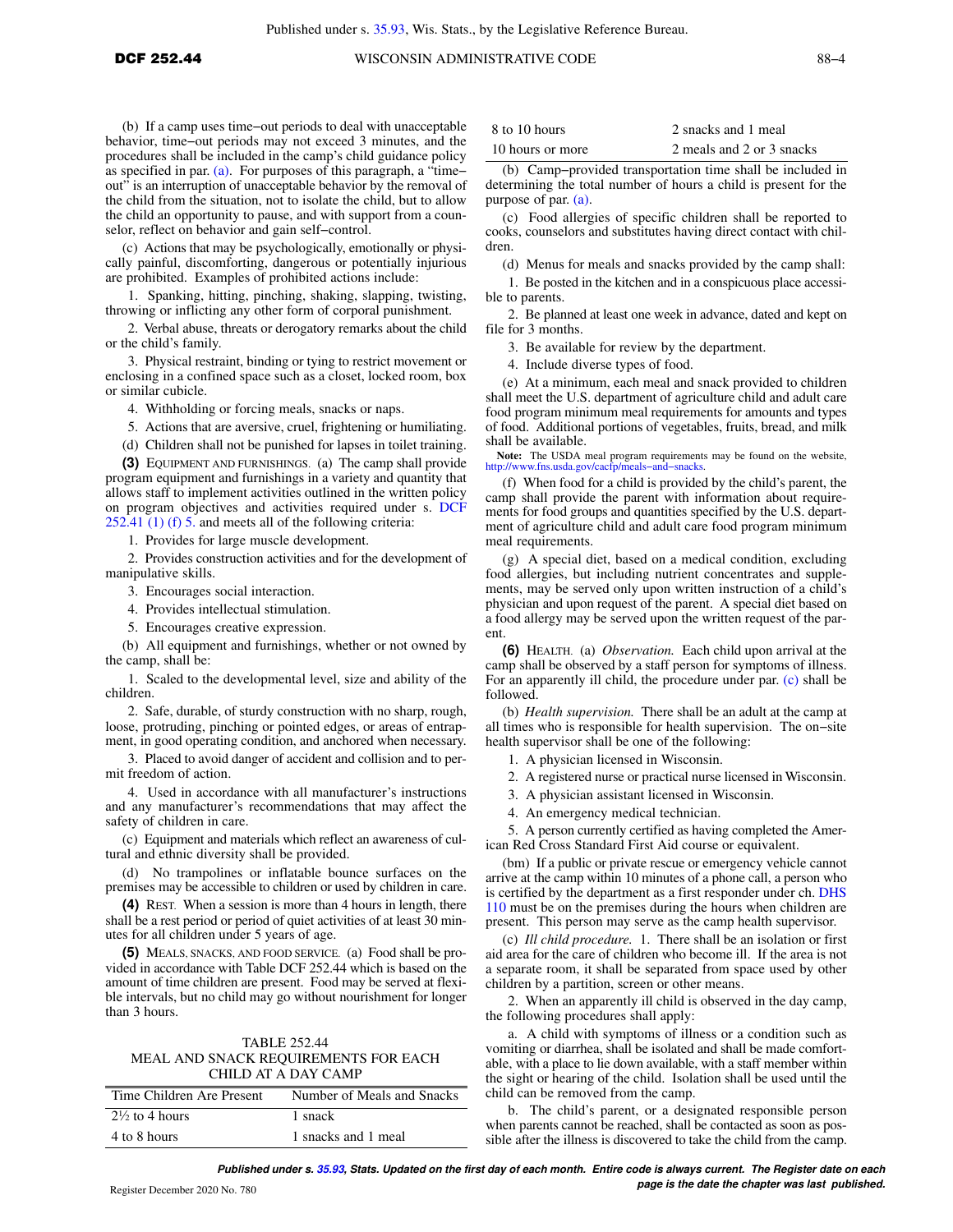(d) *Communicable disease.* 1. No child or any other person with a reportable communicable disease specified in ch. [DHS 145](https://docs-preview.legis.wisconsin.gov/document/administrativecode/ch.%20DHS%20145) may be admitted or readmitted to a camp, be permitted to remain in a camp, or be permitted to have contact with children in care during the period when the disease is communicable.

3. A person in contact with children or a child may be allowed to return to a camp if the person's physician provides a written statement that the condition is no longer contagious or the person has been absent for a period of time equal to the longest usual incubation period of the disease as specified by the department.

**Note:** The Division of Public Health in the Department of Health Services has developed materials that identify those communicable diseases that are required to be reported to the local public health officer. These materials also provide information on the symptoms of each disease and guidance on how long an infected child must be excluded from the camp. Copies of the communicable disease chart are available from the Department of Health Services website at [https://www.dhs.wisconsin.gov/](https://www.dhs.wisconsin.gov/publications/p4/p44397.pdf) [publications/p4/p44397.pdf](https://www.dhs.wisconsin.gov/publications/p4/p44397.pdf).

(e) *Medication.* 1. Camp staff may give prescription and non− prescription medication to a child only under the following conditions:

a. A signed, dated, written authorization that includes the child's name and birthdate, name of the medication, administration instructions, medication intervals, and the length of the authorization from the parent is on file. Blanket authorizations that exceed the length of time specified on the label are prohibited.

**Note:** The department's form, Authorization to Administer Medication, or the provider's own form may be used to obtain the parent's authorization to administer medication. Information on how to obtain the form is available on the department's website, [http://dcf.wisconsin.gov,](http://dcf.wisconsin.gov) or from any of the regional licensing offices in Appendix A.

b. The medication is in the original container and labeled with the child's name, and the label includes the dosage and directions for administering.

2. All medications shall be stored so that they are not accessible to the children.

3. Medications shall be stored at the appropriate temperature as indicated on the label.

4. No medication may be kept at the camp without a current authorization from the parent.

5. Bee sting medication, inhalers, an insulin syringe, or other medication or device used in the event of a life−threatening situation may be carried by a child over the age of 7 years with written authorization from the parent and the child's physician.

(f) *Injury.* Written procedures for the treatment of children who are in accidents or otherwise injured shall be available, made known to staff, and carried out as follows:

1. Written permission from the parent to call the family physician or refer the child or medical care in case of emergency shall be on file at the camp. This permission shall be used only when the parent or the designated responsible person cannot be reached.

**Note:** The camp may use the department's form, Child Care Enrollment, or its own form for obtaining medical consent from the parent. Information on how to obtain forms is available on the department's website, [http://dcf.wisconsin.gov,](http://dcf.wisconsin.gov) or from any regional licensing office in Appendix A.

Prior to the opening of camp, a planned source of emergency medical care, such as a hospital emergency room, clinic, or other constantly staffed medical facility, shall be designated and made known to staff and parents.

3. A camp shall establish and follow written procedures for treating minor injuries and for taking a child to an emergency medical care facility.

4. First aid equipment shall be available at a designated location at the base camp.

5. Standard first aid procedures shall be followed for injuries.

6. Superficial wounds may be cleaned with soap and water only and protected.

7. Suspected poisoning shall be treated only after consultation with a poison control center.

(g) *Medical log.* 1. The licensee shall maintain a medical log book that has a stitched binding with pages that are lined and numbered.

2. Pages may not be removed from the medical log under subd. [1.](https://docs-preview.legis.wisconsin.gov/document/administrativecode/DCF%20252.44(6)(g)1.) and lines may not be skipped. Each entry in the log book shall be in ink, dated, and signed or initialed by the person making the entry.

3. A provider shall record all of the following in the medical log under subd. [1.](https://docs-preview.legis.wisconsin.gov/document/administrativecode/DCF%20252.44(6)(g)1.):

a. Any evidence of unusual bruises, contusions, lacerations, or burns seen on a child, regardless of whether received in or out of the care of the camp.

b. Any injuries received by a child while in the care of the camp on the date the injury occurred. The record shall include the child's name, the date and time of the injury, and a brief description of the facts surrounding the injury.

c. Any medication dispensed to a child, on the date the medication is dispensed. The record shall include the name of the child, type of medication given, dosage, time, date, and the initials or signature of the person administering the medication.

d. Any incident or accident that occurs when the child is in the care of the center that results in professional medical evaluation.

4. The director or a designee shall review records of injuries with staff every 6 months to ensure that all possible preventive measures are being taken. The reviews shall be documented in the medical log book under subd. [1.](https://docs-preview.legis.wisconsin.gov/document/administrativecode/DCF%20252.44(6)(g)1.)

(i) *Health precautions and personal cleanliness.* 1. A child's hands shall be washed with soap and running water before meals and snacks and after handling animals and toileting or diapering.

2. Persons working with children shall wash their hands with soap and running water before handling food, after assisting with toileting and after wiping bodily secretions from a child.

3. Soap and water−based wet wipes may be used to wash hands when there is no running water immediately available. Disinfecting hand sanitizers may not replace the use of soap and water when washing hands.

4. Cups, eating utensils, toothbrushes, combs and towels may not be shared and shall be kept in a sanitary condition.

5. Children shall be clothed to ensure body warmth and comfort. Wet or soiled clothing and diapers shall be changed promptly from an available supply of clean clothing.

6. There shall be a supply of dry and clean clothing and diapers sufficient to meet the needs of all children at the camp.

7. As appropriate, children shall be protected from sunburn and insect bites with protective clothing, if not protected by sunscreen or insect repellent. Sunscreen and insect repellent may only be applied on the written authorization of the parent. The authorization shall include the ingredient strength of the sunscreen or repellent. If parents provide the sunscreen or insect repellent, the sunscreen or repellent shall be labeled with the child's name. Children may apply their own sunscreen or insect repellent with written parental authorization. Recording the application of sunscreen or insect repellent is not required.

8. Center staff shall follow universal precautions when exposed to blood and blood−containing bodily fluids and injury discharges.

9. Single use disposable gloves shall be worn if there is contact with blood−containing bodily fluids or tissue discharges. Gloves shall be discarded in plastic bags.

(j) *Diapering.* When children are diapered, the camp counselor shall do all of the following:

1. Consult with the child's parent to develop a toilet training plan so that a child's toilet routine is consistent between the camp and the child's home, if the child is in the process of becoming toilet trained.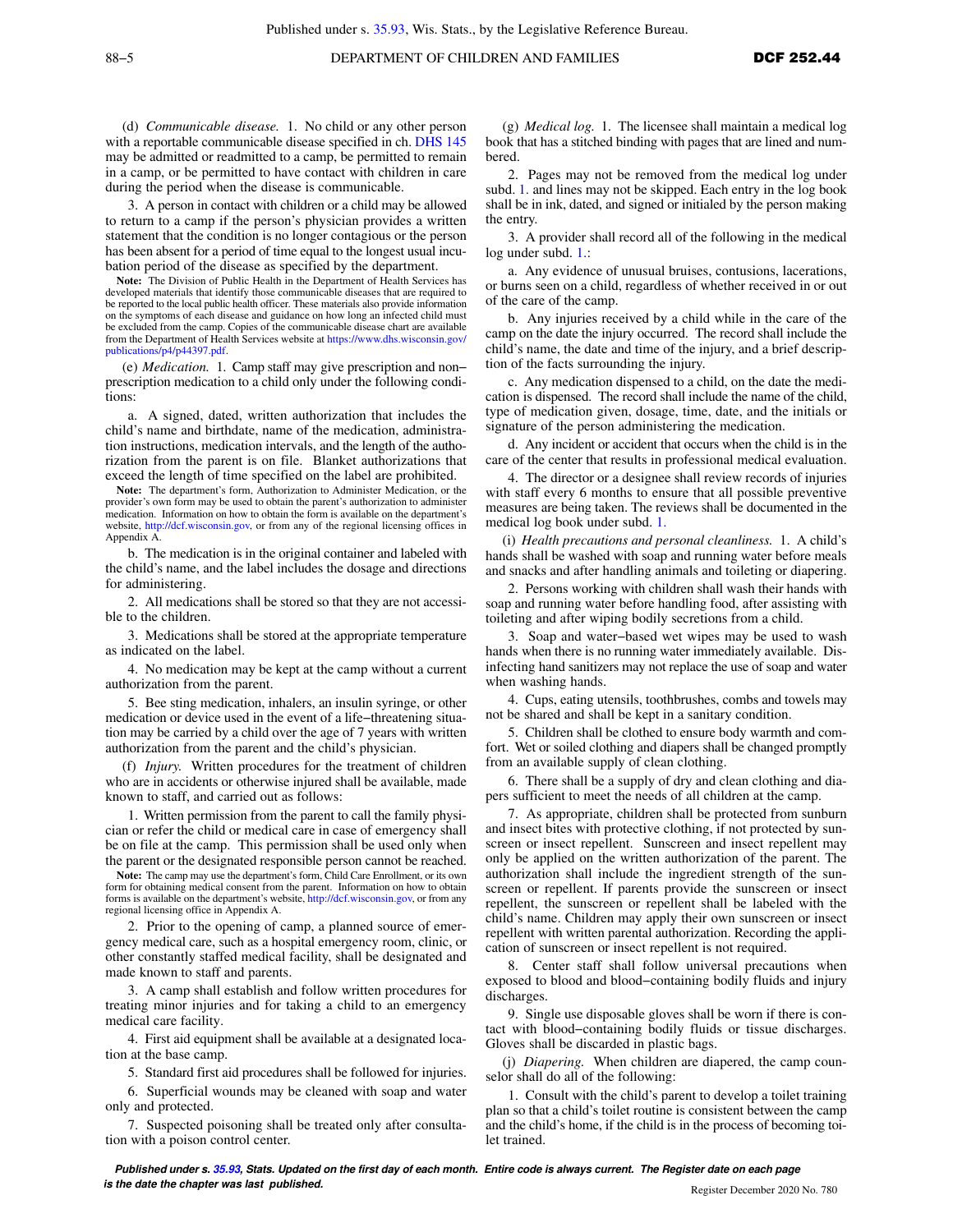2. Change wet or soiled diapers and clothing promptly.

3. Change each child on an easily cleanable surface that is cleaned with soap and water and a disinfectant solution after each use. The disinfectant solution shall be registered with the U.S. environmental protection agency as a disinfectant and have instructions for use as a disinfectant on the label. The solution shall be prepared and applied as indicated on the label.

4. If the diapering surface is above floor level, provide a barrier or restraint to prevent falling. A child may not be left unattended on the diapering surface.

5. Place disposable soiled diapers and gloves, if used, in a plastic−lined, hands−free, covered container immediately.

6. Remove soiled diapers from containers as needed but at least daily for washing or disposal. Containers shall be washed and disinfected daily.

7. Apply lotions, powders or salves to a child during diapering only at the specific written direction of the parent or the child's physician. The directions shall be posted in the diapering area. The application of diapering lotions, powders or salves is not required to be recorded in the camp medical log.

8. Wash the child's diaper area before each diapering with a disposable or fabric towel used only once.

**(7)** SWIMMING AND WATER ACTIVITY AREAS. (a) *Definitions.* In this subsection, "waterfront" means a pool or beach accessible to or used by children in care.

(am) *Swimming area.* 1. Pools and other swimming areas used by children shall be located, constructed, equipped and operated according to the requirements of chs. [SPS 390](https://docs-preview.legis.wisconsin.gov/document/administrativecode/ch.%20SPS%20390) and [ATCP 76](https://docs-preview.legis.wisconsin.gov/document/administrativecode/ch.%20ATCP%2076) for pools and water attractions. A beach shall be in compliance with applicable local ordinances.

2. a. Swimming pools shall be enclosed with a 5 foot fence with a self−closing, self−latching door. Spaces between the vertical posts of the fence shall be  $3\frac{1}{2}$  inches or less. In addition, all of the following restrictions apply when the pool is not in use by children.

b. If access to the pool is through a gate, the gate shall be closed and locked.

c. If access to the pool is through a door, the door shall be closed, visibly locked and equipped with an alarm at the door that signals when someone has entered the pool area. The door may not be used as an exit.

d. Locks shall be located so that the locks cannot be opened by children.

e. The free−standing wall of an above ground pool may not serve as an enclosure unless it is at least 5 feet in height and not climbable. If a ladder is present, the ladder shall be removed or raised up so that it is inaccessible to children.

f. The area around the pool enclosure shall be free of toys or equipment that would allow a child to climb or otherwise gain access to the pool.

3. The swimming area used by a day camp shall have designated areas for non−swimmers, intermediate swimmers, advanced swimmers and divers. A child shall be restricted to the area of the pool or beach that is within the child's swimming ability.

4. Access to a water activity area or beach shall be controlled so that children may not enter the area without the knowledge of waterfront staff and any area used for swimming shall be clearly marked.

5. Equipment in water activity areas, including docks, ladders, rafts, diving boards, boats, life jackets, and paddles, shall be maintained and in good repair.

6. Rescue equipment, including a shepherd's crook type pole, a backboard, ring buoy, and rescue tube shall be maintained and immediately available at each water activity area as specified in s. [ATCP 76.26](https://docs-preview.legis.wisconsin.gov/document/administrativecode/ATCP%2076.26).

(b) *Waterfront supervisor.* 1. Each day camp offering swimming, boating, canoeing, or other water activities whether at a pool or a beach shall designate a staff person as waterfront supervisor. All water activities, whether on or off the premises, shall be under the direction of the waterfront supervisor or an equally qualified adult who is present at the waterfront during water activities. The waterfront supervisor shall:

a. Be 18 years of age or older; and

b. Hold a current certification as a life−guard from a nationally recognized certifying agency.

1m. If the center uses a pool, beach, or other water attraction that is not located on the center premises and certified lifesaving personnel are on duty, the waterfront supervisor is not required to meet the qualification in subd. [1. b.](https://docs-preview.legis.wisconsin.gov/document/administrativecode/DCF%20252.44(7)(b)1.b.)

2. The camp shall maintain a ratio of one person with a current Red Cross certified lifesaving certificate per 25 children in the water, except where a public swimming place has life−saving personnel on duty. While children are in the water, only staff who can swim may be included when determining counselor−to−child ratios under Table DCF 252.425.

3. The waterfront supervisor or an equally qualified person shall be on duty at all times whenever children are in the water.

4. The waterfront supervisor shall establish and enforce a method for supervising children in the water such as the buddy system, the colored cap system or another method of supervising children. The supervision plan shall be included in the camp's written waterfront plan and reviewed during pre−camp training.

5. The waterfront supervisor shall establish and enforce a method for checking persons in and out of the water. The check− in and check−out procedures shall be included in the camp's written waterfront plan and reviewed during pre−camp training.

5m. The waterfront supervisor shall establish and enforce procedures for ensuring that children who have access to a beach or are engaged in fishing or other shoreline activities are properly supervised.

6. The waterfront supervisor or person acting as the waterfront supervisor may not be included when determining counselor−to−child ratios during any period when children are in the water.

(c) *Swimming procedures.* 1. The swimming ability of each child shall be assessed by either the parent or the camp. Documentation of the assessment shall be kept in the child's file.

2. Children shall be restricted to swimming areas within their swimming classification.

(d) *Boating prohibited in swimming areas.* Except in an emergency, no rowboat, canoe, motor boat or other craft, except a lifeboat used by lifeguards, is permitted in a swimming area, pursuant to s. [30.68 \(7\),](https://docs-preview.legis.wisconsin.gov/document/statutes/30.68(7)) Stats.

**(8)** BOATS. (a) In this section, "boat" means every description of watercraft used or capable of being used as a means of transportation on water, including canoes, kayaks, large inner tubes, inflatable boats and sailboards. Small inflatable toys such as swim rings and air mattresses are not considered "boats" under this definition.

(am) All boats shall comply with ch. [NR 5](https://docs-preview.legis.wisconsin.gov/document/administrativecode/ch.%20NR%205).

(b) Each occupant of a boat shall wear a type I or II coast guard−approved personal flotation device which is appropriate to the weight of the person wearing it as specified in s.  $30.62$  (3) (a), Stats., and s. [NR 5.13.](https://docs-preview.legis.wisconsin.gov/document/administrativecode/NR%205.13)

(c) There shall be at least one adult in each boat who is a competent swimmer as determined by the waterfront supervisor. When children are using single−seat boats, such as kayaks, a counselor who is a competent swimmer shall be close enough to the children to provide assistance if necessary.

(d) Children who have not demonstrated advanced swimming skills shall be limited to the use of the rowboats only.